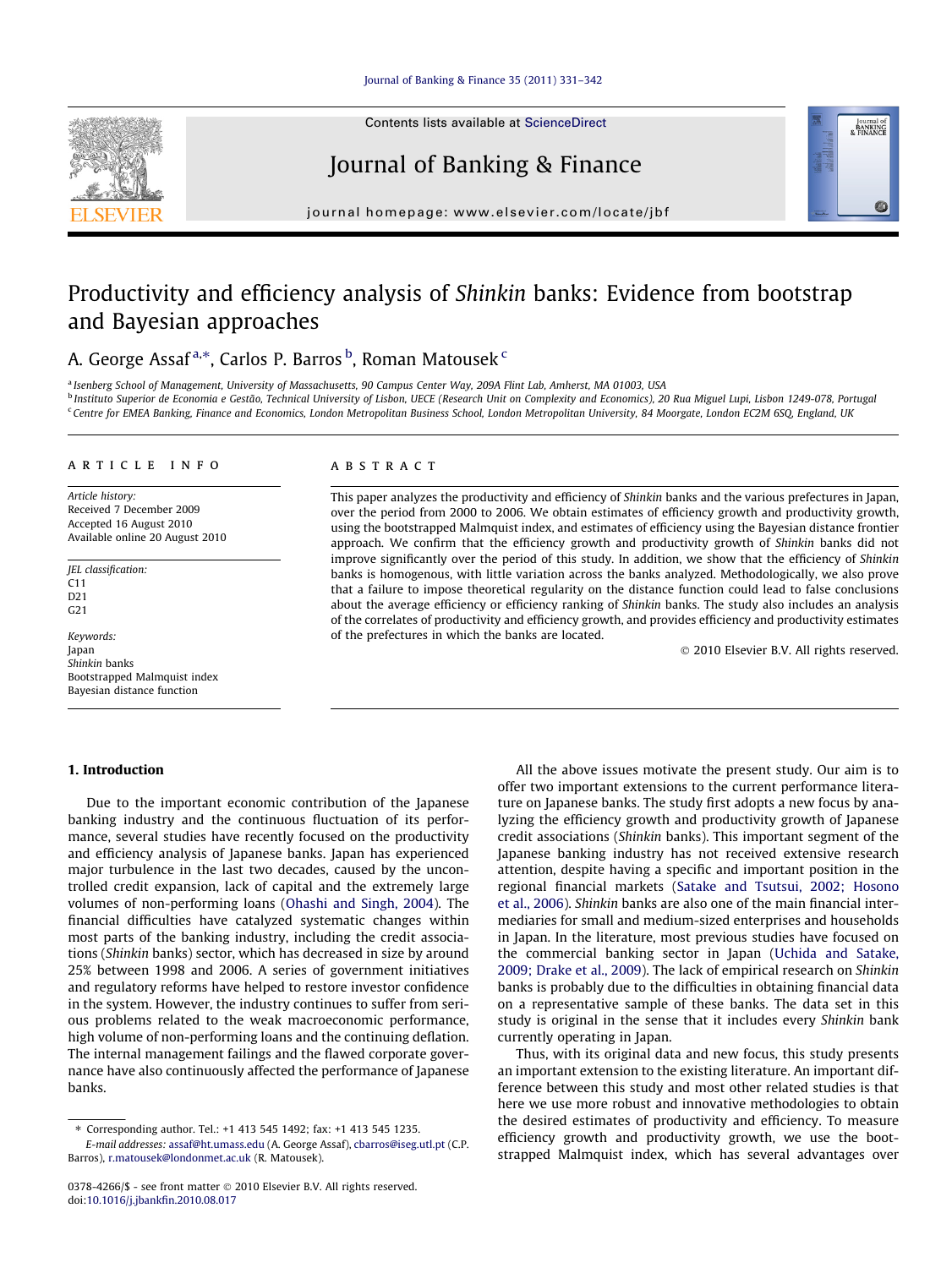the traditional Malmquist index, particularly as it provides statistical insights into the degree of efficiency growth and productivity growth.

As the efficiency growth results obtained by the Malmquist index only reflect the growth in efficiency between two-time periods, we also aim here to reflect the actual efficiency standing of Shinkin banks. The present literature investigating efficiency has generally been dominated by two methodologies: the non-parametric Data Envelopment Analysis (DEA), and the parametric Stochastic Frontier (SF) approach. DEA is a relatively flexible method that can account for multiple inputs and outputs. However, being a non-stochastic procedure, it is highly sensitive to the selection of inputs and outputs and does not provide any insight into the statistical significance of the efficiency results. It is possible to avoid these problems with the SF approach, which is a statistical method, and thus accounts for the error of measurements. However, the method is again difficult to use in the banking industry, since it can only account for one output.

As most banks operate in a multiple-output context, we adopt here the distance function to obtain the efficiency estimates. It is an attractive variation on the SF method, as it can simply allow the inclusion of multiple outputs. While some studies in the banking literature use the distance function, they mostly suffer from on common limitation in that they fail to incorporate the theoretical regularity conditions (monotinicity and curvature) into the estimation of the distance function. Furthermore, only a few studies report the degree to which their estimated distance function violates these properties.

Thus, in order to account for the above limitations, we develop the model in this study by imposing the theoretical regularity conditions. We also adopt the Bayesian approach to estimate the distance function. The literature clearly illustrates the merits of the Bayesian and sampling theory approaches to inference ([Geweke,](#page-10-0) [1986; Poirier, 1995](#page-10-0)). For this paper, one of the important advantages of Bayesian methodology is that it allows us to provide exact finite sample results for non-linear functions of the unknown distance function parameters. It is also more convenient for imposing quasi-convexity and quasi-concavity constraints on the parameters of distance functions.

We present the results of this paper in three steps. In the first step, we provide bootstrapped Malmquist measures of efficiency growth and productivity growth. In the second step, we analyze the determinants of productivity growth, using a bootstrapped truncated regression, and in the third step, we provide annual efficiency measures of Shinkin banks, using the Bayesian distance frontier approach. The remainder of this paper is organized as follows. Section 2 discusses the role and importance of credit associations in the Japanese banking system. Section 3 outlines the literature review, followed by the research hypotheses, data and methodology in Sections [4–7.](#page-2-0) Section [8](#page-5-0) discusses the empirical results and Section [9](#page-9-0) provides a conclusion of the main findings.

#### 2. Fundamental characteristics of Shinkin banks

Shinkin banks or credit associations (CAs) are mutual (cooperative) financial institutions. These banks are generally smaller than city and regional banks and focus on local communities through supporting the business activities of local small and medium-sized enterprises (SMEs). They operate under the regulatory rules imposed on other banks and their clients have the same deposit protection scheme as large banks. Other distinctive features of Shinkin banks can be summarized as follows:

- (i) Membership is limited to small and medium companies and individuals residing in a determined geographical area;
- (ii) Only small and medium companies in the CA's geographical service area can borrow funds;
- (iii) Loans are limited to one loan per customer;
- (iv) Membership is limited in certain aspects, i.e., the number of workers per firm and the amount of capital per member;
- (v) Management policy is decided in the general representatives' meeting, with a system of one vote per member.

Shinkin banks can provide only up to 20% of total loans to nonmembers [\(Hosono et al., 2006\)](#page-10-0). CAs operate throughout Japan (at prefecture level) and may collect deposits from the public. Table 1 shows the relative size of private financial institutions in Japan. Interestingly, total loans and total deposits of CAs are much larger than second regional banks and trust banks, but are substantially smaller than city banks and regional banks.

The activities of Shinkin banks, like other financial institutions in Japan, suffered in the past from the insufficient volume of capital and large volume of non-performing loans. The government, recognizing the need to ease or eliminate the bottlenecks within the financial institutions, enacted the Financial Rehabilitation Law and the Financial Function Strengthening Law in 1998. However, the government did not extend its support to Shinkin banks under the terms of these laws until 2006. The only prior support was through financial assistance (JPY 595.6 billion) that was made by the deposit insurance to those Shinkin banks that merged or that acquired failed Shinkin banks between 1999 and 2002. Shinkin banks themselves started the consolidation process via mergers and acquisitions. As a direct consequence of these activities, the number of Shinkin banks has decreased significantly between 2000 and 2006.

#### 3. Current gaps in the literature

Several studies in recent years focused on the efficiency and productivity analysis of Japanese banks using simple and advanced methodologies, and testing several interesting hypotheses (e.g. impact of ownership on efficiency; impact of size on efficiency, im-

#### Table 1

Relative size of private financial institutions in 2008. Source: ''Economics Statistics Monthly" (Bank of Japan), ''Financial Statements of all banks" (Japanese Bankers Association), ''Shinkin Central Bank Monthly Review" (Shinkin Central Bank), ''Main accounts of National Credit cooperatives" National Central Association of Credit cooperatives.

|                        | No. | Loans and discounts outstanding<br>(banking accounts) | Deposits  | Assets<br>(banking accounts) |
|------------------------|-----|-------------------------------------------------------|-----------|------------------------------|
| City banks             | 6   | 2.128.980                                             | 2,707,135 | 415.541.661                  |
| Regional banks         | 64  | 1,485,468                                             | 1,961,177 | 224.747.484                  |
| Second regional banks  | 45  | 429.309                                               | 555,619   | 61,215,264                   |
| Trust banks            | 7   | 322.933                                               | 351,869   | 62.319.938                   |
| Long-term credit banks | 2   | 93.067                                                | 76.943    | 168.260                      |
| Credit banks           | 282 | 635,433                                               | 1,137,275 | 1,204,216                    |
| Credit cooperatives    | 164 | 93.828                                                | 163.300   | 175.306                      |

Note: JPY 100 millions.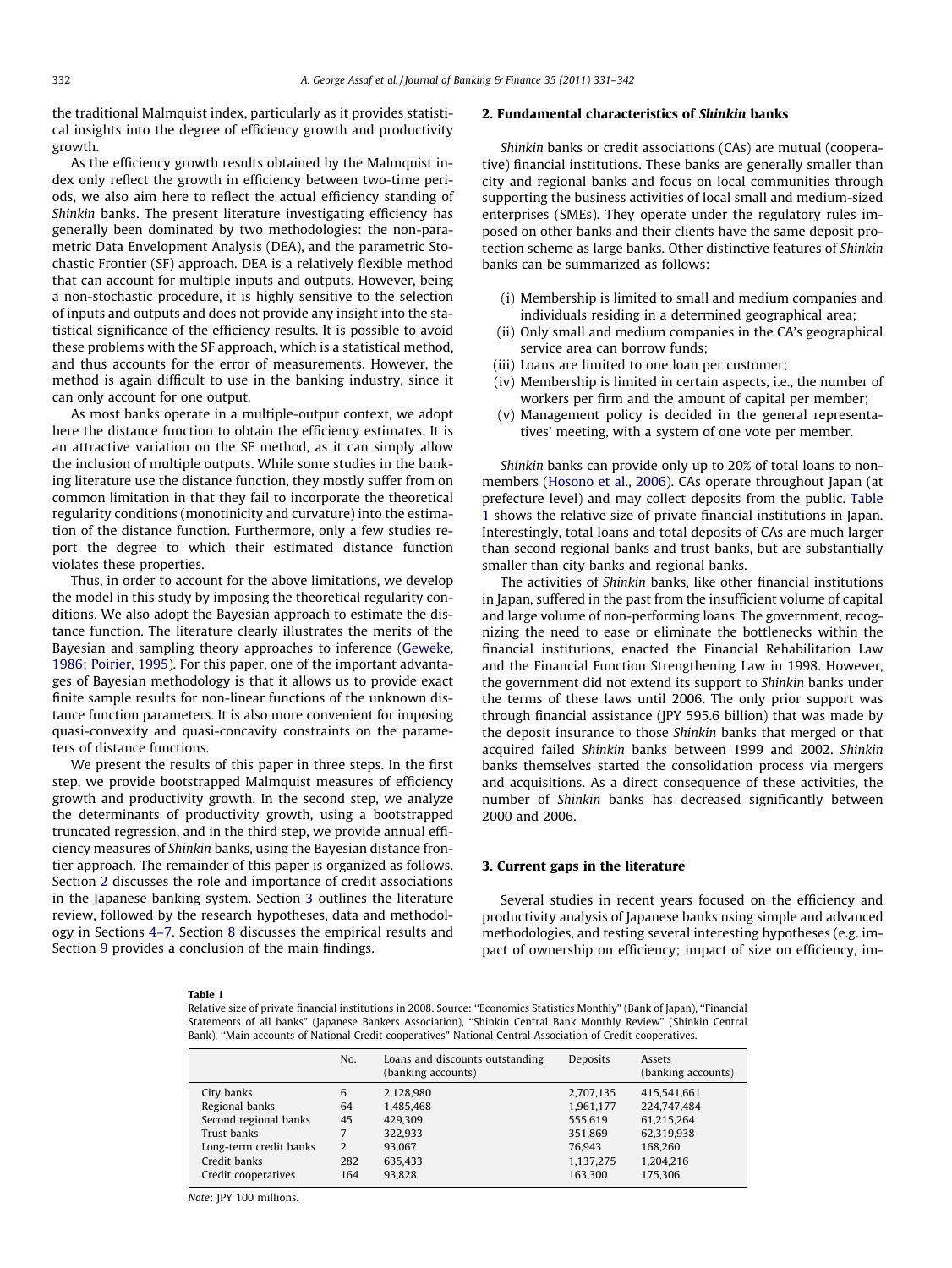<span id="page-2-0"></span>pact of consolidation on efficiency, etc.). From a review of these studies, it is clear, however, that the literature suffers from two important gaps that deserve more attention.

Firstly, and despite the importance of Shinkin banks (credit associations) to the Japanese economy, only few productivity and efficiency studies analyze the performance of these banks. Some of the key studies include [Fukuyama \(1996\)](#page-10-0), who investigate the technical and scale efficiency of credit banks (for the fiscal year 1992), and [Fukuyama et al. \(1999\)](#page-10-0), who examine the overall efficiency and productivity growth of credit cooperatives (during the period 1992–1996). Results from both these studies highlighted that foreign-owned cooperative banks are more efficient and enjoy a higher productivity growth than locally owned cooperative banks.

In line with the above studies, [Hosono et al. \(2006\)](#page-10-0) also present the motives and consequences behind the consolidation of Shinkin banks. In particular, the authors analyze the profitability and efficiency of banks that merged during the analyzed period (1984–2002), concluding that less profitable and less cost-efficient banks are more likely to be the target of a more efficient bank. The two most recent studies on Shinkin banks include [Fukuyama and](#page-10-0) [Weber \(2008b, 2009\).](#page-10-0) The first examines whether the difference in organizational structure between Shinkin banks and regional banks have an impact on technical efficiency, while the second focuses on the DEA methodology and tests whether slack is an important source of inefficiency. It is possible to derive two main conclusions from these studies: First, regional banks are less efficient in absolute terms than Shinkin banks; and second, banks with higher percentage of ''non-performing loans" are less efficient.

Apart from the above studies, most other efficiency and productivity studies on Japanese banks focus on the commercial banking sector ([Uchida and Satake, 2009; Drake et al., 2009\)](#page-11-0). In most cases, the available studies on Shinkin banks also use outdated data and limited methodologies. In the next section, we elaborate on how the present study differentiates in terms of its methodologies. The period analyzed in this study (2000–2006) is also unique and cover several interesting changes in the structure of Shinkin banks. Around this period, for example, the number of Shinkin banks fell from 386 to 292, due to a strong consolidation process. The deposit insurance also offered a large amount of financial assistance (1595.6 billion yens) to those Shinkin banks that merged or acquired failed Shinkin banks.

Thus, there is a rich context in which to verify whether the efficiency growth or productivity growth of Shinkin banks have actually improved. In particular, given the lack of evidence in the literature, and the economic importance of Shinkin banks, the Japanese government and banking associations would most likely be interested in obtaining some fresh evidence on the performance of these banks. The continuous challenges of these banks caused by their small size and the high percentage of non-performing loans also justify the need for more updated evidence on their performance.

Methodologically, there is also room for improvement in the literature. As already highlighted, this study introduces a more innovative approach to the measurement of efficiency growth and productivity growth of Shinkin banks. We use the bootstrapped Malmquist index, which, in contrast to the traditional Malmquist index, provides statistical insights into the degree of productivity and efficiency change.

The study also introduces a more advanced approach to obtain the efficiency estimates. A review of previous studies on Japanese banks, and particularly Shinkin banks, reveals that most adapted efficiency methodologies are non-parametric in nature. Particularly, the DEA method seems to be the most popular [\(Drake and](#page-10-0) [Hall, 2003; Drake et al., 2009](#page-10-0)), probably due to its simplistic assumption and its flexibility in accounting for multiple inputs and outputs. However, the simplicity of the DEA method often comes at a cost. The method is non-statistical in nature and thus does not provide much insight into the market structure and banks' behavior. In the case of outliers in the data, it can also lead to biased results. The stochastic frontier (SF) method is an attractive alternative to DEA, as it involves the estimation of a specific parameterized function that takes into account the measurement error in the data. However, the SF method is again subject to criticism, as it can only accommodate for one output.

One variation of the SF method is the parametric distance frontier method, which can maintain the statistical advantage of the SF method while also allowing for multiple outputs. The distance function is popular in several banking studies, but mainly outside the Japanese context. In the majority of cases, studies that estimate a distance function also ignore the theoretical regularity conditions that need to be imposed on this function. Microeconomic theory clearly argues that a distance function needs to satisfy the regularity conditions of monotonicity and curvature, since a failure to account for these conditions might seriously affect the efficiency results ([O'Donnell and Coelli, 2005\)](#page-10-0).

In the present paper, we aim to address this important gap in the literature by estimating a distance function that satisfies the theoretical regularity. We show the importance of monotonicity and curvature conditions by comparing the efficiency results from two distance functions: one that satisfies these conditions, and one that does not satisfy these conditions. We impose regularity with the Bayesian approach, using the random-walk Metropolis–Hastings algorithm. As already highlighted, the Bayesian approach is more convenient for imposing quasi-convexity and quasi-concavity constraints on the parameters of distance functions, which are difficult to impose using traditional econometric approaches.

Thus, by introducing a distance function that satisfies the theoretical requirement, the study provides a more accurate reflection on the efficiency of Shinkin banks. Moreover, the results contribute significantly to the banking literature, since most previous studies have ignored these theoretical conditions and therefore, there is a lack of evidence as to whether they have a significant impact on the efficiency results.

#### 4. Research hypotheses

We propose several research hypotheses in line with the literature gaps identified above. As already highlighted, the period analyzed in this study (2000–2006) has a critical importance. Around this period, for instance, there was a consolidation process, which resulted in a decrease in the number of Shinkin banks from 386 to 292. In order to stabilize the local banking system, the government injected a large amount of financial assistance through the deposit insurance guarantees to those Shinkin banks that merged or acquired weak or failing Shinkin banks. While the consolidation process is still ongoing, all the banks in our data have already completed the process.

In the literature, many studies indicated that the consolidation process is beneficial as it drives inefficient banking organizations from the market and facilitates increased efficiency or productivity in those organizations that survive. While this might also be true for Shinkin banks, we hypothesize here that the efficiency growth and productivity growth of these banks have not improved significantly over the period of study. This is because recent evidence indicates that these banks still suffer from productivity and efficiency-related problems such as the high volume of non-performing loans and internal management failings ([Ito and Harada, 2004;](#page-10-0) [Hosono et al., 2006\)](#page-10-0). Moreover, the consolidation process did not include appropriate restructuring by the government or the banks themselves. In addition, since Shinkin banks are small, they still do not have sufficient market power to raise loan interest rates, even if bank consolidations make the loan market more concentrated.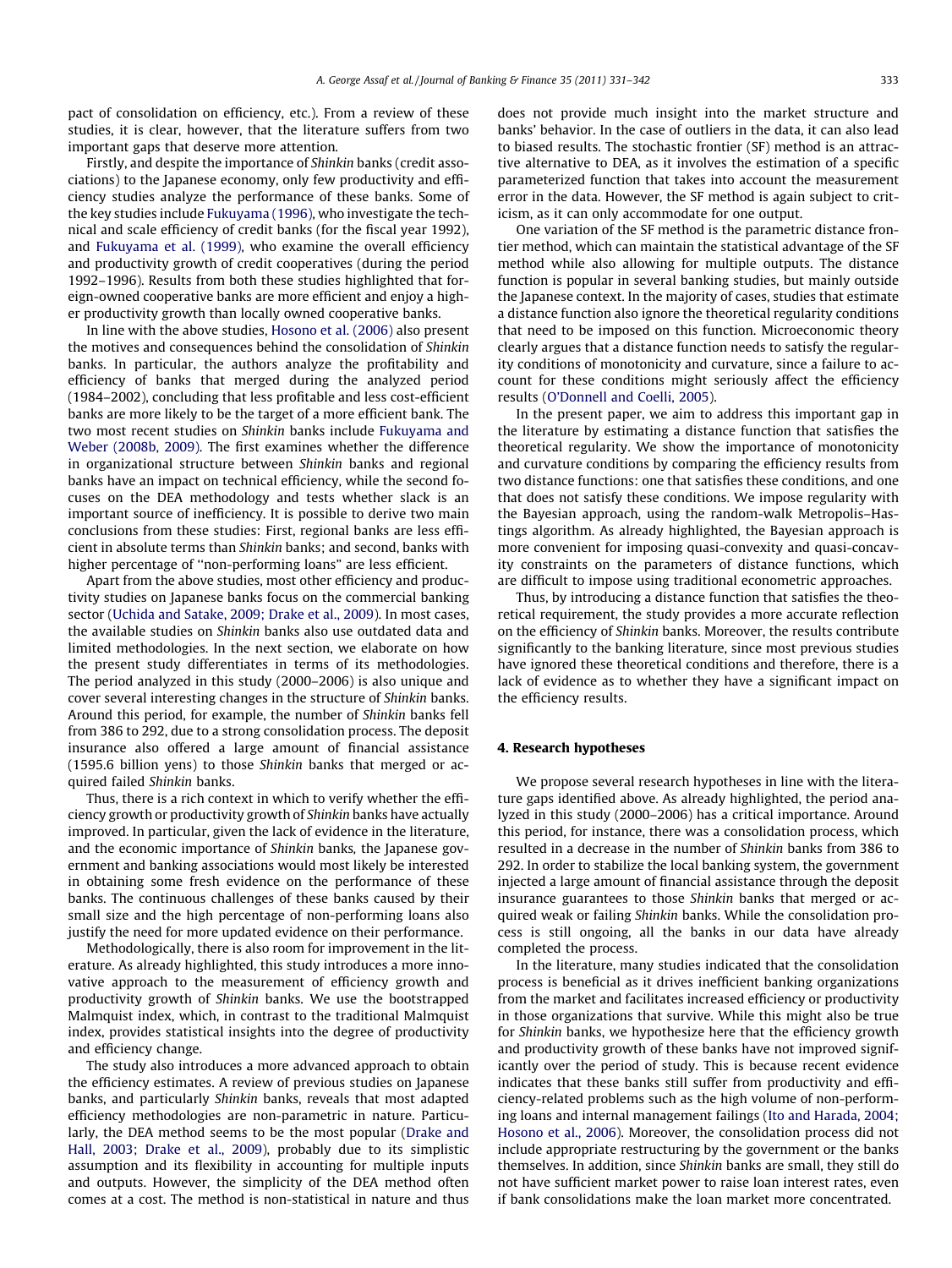<span id="page-3-0"></span>Finally, we also report here that [Fukuyama and Weber \(2009\)](#page-10-0) have also recently indicated that the performance of Shinkin banks has only slightly improved between 2000 and 2005. Thus, while some positive trends occurred in the Shinkin banking sector over the period of this study, most of the negative characteristics still exist and, as a result, might be deterring further efficiency growth or productivity growth in the sector. Following all the above arguments, thus we hypothesize the following:

H1. The efficiency growth and productivity growth of Shinkin banks have not improved significantly over the period of study.

We test this hypothesis with the bootstrapped Malmquist index, which provides statistical properties of the efficiency growth and productivity growth results, and thus allows us to check whether the change in these two components was significant over the period of study.

It is also common when estimating the Malmquist index to regress the efficiency growth and productivity growth results on a vector of exogenous variables, as this would provide some explanations to the sources of efficiency and productivity variations between the banks analyzed. Here, we include variables representing market share, market concentration, returns on assets (ROA), number of bank branches and net interest margin (NIM).

As Shinkin banks operate in a competitive environment, it is of interest to estimate whether the market share and concentration ratio have any impact on the performance of these banks. Previous studies indicate that both variables have a positive impact on the performance of banks. The number of bank branches, ROA and NIM has also a positive impact on the performance of banks ([Berger et al., 1997; Hirtle, 2007; Portela and Thanassoulis,](#page-10-0) [2010\)](#page-10-0). In line with previous research, banks with higher ROA, should be on average more productive and efficient. Previous research has also showed that net interest margin (NIM) is an important determinant of bank performance ([Park and Weber, 2006\)](#page-10-0). Thus, here we hypothesize that:

H2. The efficiency growth and productivity growth of Shinkin banks correlate positively with the market share, market concentration, economic growth, ROA, and the net interest margin.

Finally, and as previously mentioned, another aim of this study is to estimate the efficiency of Shinkin banks, using the Bayesian distance frontier model. More importantly, our goal is to introduce a methodological hypothesis, which can set the stage for more accurate estimation of the distance function in the banking literature. Earlier, we pointed out that most banking studies using a distance function in the banking literature tend to overlook the theoretical conditions. Previously, [O'Donnell and Coelli \(2005\)](#page-10-0) emphasized that ignoring the regularity condition might lead to significant differences in the efficiency scores and efficiency ranking of the analyzed firms. We provide here further evidence on this important methodological issue by estimating two separate models: one that is estimated subject to regularity conditions (i.e. constrained model); and one that is estimated without any regularity conditions (i.e. unconstrained model). Following the literature arguments, we hypothesize the following:

H3. The average efficiency scores and efficiency ranking of Shinkin banks derived from the constrained and unconstrained distance frontier models are significantly different.

# 5. Data

We compiled our dataset from the financial statements of 291 Shinkin banks operating in Japan between 2000 and 2006  $(7 \times 291 = 2037$  observations). Empirical studies generally apply two approaches to measure bank outputs and costs in banking ([Sealey and Lindley, 1977; Berger and Humphrey, 1997; De Jonghe](#page-11-0) [and Vander, 2008; Sturm and Williams, 2008; Lensink et al., 2008;](#page-11-0) [Berger et al., 2009; Kauko, 2009](#page-11-0)). The production approach considers that banks produce accounts of various sizes by processing deposits and loans, incurring capital and labour costs. The intermediation approach defines banks as a transformer of deposits and purchased funds into loans and other assets. The application of these two approaches usually depends on the availability of data and the purpose of the study. We define outputs and inputs of Shinkin banks in line with [Fukuyama and Weber \(2009\).](#page-10-0) Inputs consist of total deposits, labour and physical capital (land, premises and fixed assets) and outputs comprise loans and securities. Table 2 provides descriptive statistics of all these variables.

Note that we also collected data on the variables needed to test Hypothesis 2. We define the market share as the total deposit of individual bank i divided by total deposits of all Shinkin Banks. Concentration ratio is the sum of the top five market shares.

## 6. Measuring efficiency growth and productivity growth: The bootstrapped Malmquist index

[Färe et al. \(1994a,b\)](#page-10-0) originally introduced the Malmquist productivity index (MI) to measure the total factor productivity (TFP) change for a particular firm in two periods. In contrast to other indexes such as the Tornqvist and Fisher, the main advantage of the Malmquist index is that it does not require price data. An added benefit of the index is that it allows the decomposition of TFP into two components: one describing the efficiency growth and the other reflecting the technological growth:

$$
MI = EC \times TC,\tag{1}
$$

where MI represents the total productivity change, EC represents the total efficiency change and the term TC represents the technical change between two periods  $t_1$  and  $t_2$ ,  $t_1 < t_2$ . The first is the change in the firm's location relative to the frontier between the two periods, while the latter is an indicator of the distance covered by the efficient frontier from one period to another. Note that *MI* > 1 denotes productivity increase, while MI < 1 denotes productivity decline. The same applies for the other components:  $EC > 1$  indicates an increase in efficiency and  $TC > 1$  indicates an increase in technology.

The computation of the Malmquist index usually follows the DEA methodology (see [Appendix A](#page-10-0) for more details), which is a non-parametric approach to derive the productivity and efficiency

| <b>Table 2</b>         |  |
|------------------------|--|
| Descriptive statistics |  |

| Variable           | Mean                      | Median                    | St.Dev                     | Min                   | Max                          |
|--------------------|---------------------------|---------------------------|----------------------------|-----------------------|------------------------------|
| Loan<br>Securities | 200.935.724<br>81.828.488 | 107.323.000<br>46.599.000 | 261.720.816<br>102.118.691 | 10.037.000<br>316,000 | 2.010.555.000<br>799.233.000 |
| Number of FTE      | 398.25                    | 263.00                    | 386.99                     | 45.00                 | 2666.00                      |
| Deposits           | 328,655,622               | 185.866.000               | 402,797,359                | 30.350.000            | 3.322.019.000                |
| Total assets       | 357.673.053               | 201.845.000               | 434,044,758                | 34.961.000            | 3.545.670.000                |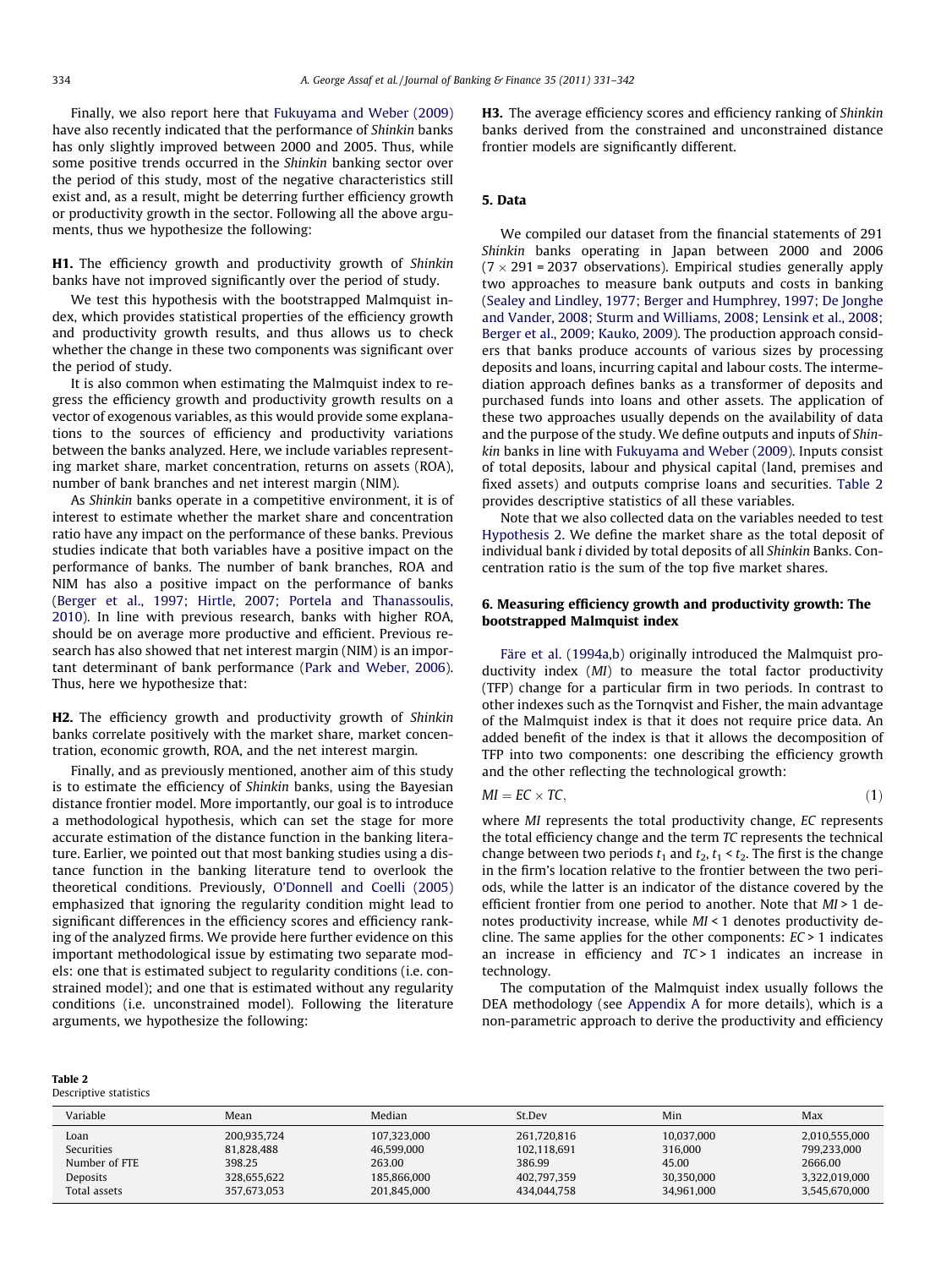<span id="page-4-0"></span>estimates. Despite its simplicity and flexibility, the method is nonstatistical, and thus in many cases, the efficiency estimates sensitive to the random variations in the data. Here, we correct for this problem by using the bootstrap approach ([Simar and Wilson,](#page-11-0) [1999\)](#page-11-0). The basic idea of bootstrapping is to approximate the distribution of the estimator via re-sampling and recalculation of the parameter of interest. The re-sampling is based on assumptions about the true Data Generating Process (DGP) underlying the observed sample. Following the bootstrapping procedure, the confidence intervals can then be calculated and used to test whether productivity or efficiency changes are significant (i.e. significantly greater or less than unity at the desired level of significance). The percentile method is usually the most common method for obtaining confidence intervals. In the case of the Malmquist index, the method consists of approximating the distribution of  $\hat{M}I - MI$ using the distribution of  $M_{b}^{*}-\hat{M}$ I, where  $\hat{M}$ I are the DEA estimates of the Malmquist index,  $MI_b^*$  are the bootstrap estimates of the index and MI is the true unknown index. Thus, the bootstrap estimate of the  $(1 - \alpha)$  confidence interval for the Malmquist index is as follows:

$$
\widehat{M}I - \widehat{b}_{\alpha} \leqslant MI \leqslant \widehat{M}I - \widehat{c}_{\alpha},\tag{2}
$$

where  $\hat{b}_\alpha$  and  $\hat{c}_\alpha$  are bootstrapped values defining the confidence interval. If Eq. [\(1\)](#page-3-0) does not include the value, then the Malmquist is significantly different from unity at the  $\alpha$ % level. It is also possible to improve this confidence interval using a bias-corrected approach, as suggested by [Simar and Wilson \(1999\)](#page-11-0). The authors argue that DEA results is biased in small samples, so shifting the bounds of the interval by the factors  $2 * bias^*$  will ensure that the empirical bootstrap distribution centres on the bias-corrected estimate. [Simar](#page-11-0) [and Wilson \(1999\)](#page-11-0) expressed the bias-corrected estimate of the index as:

$$
\widetilde{M}I = \widehat{M}I - b\hat{i}as[\widehat{M}I] = 2 \times \widehat{M}I - \frac{1}{B} \sum_{b=1}^{B} MI_b^*,
$$
\n(3)

where

$$
b\hat{i}as[\hat{M}I]=\frac{1}{B}\sum_{b=1}^{B}MI_b^*-\hat{M}I.
$$

Note that the same approach also applies for all the other Malmquist components.

#### 7. Measuring efficiency: The Bayesian output distance function

#### 7.1. Output distance function

Before introducing the output distance function, we first define the production technology:

$$
P(x) = \{ y \in R_+^M : x \text{ can produce } y \}
$$
 (4)

which represents the set of all output vectors,  $y \in R_+^M$ , which can be produced using the input vector  $x \in R_+^p$ . We assume that this technology satisfies the axioms detailed in [Färe et al. \(1994c\)](#page-10-0), including convexity, strong disposability, closeness and boundedness. According to [Färe and Primont \(1995\)](#page-10-0), it is possible to describe the technology in (4) using an output distance function:

$$
D_0(x, y) = \min\{\theta : (y/\theta) \in P(x)\}\tag{5}
$$

which is non-decreasing, positively linearly homogenous and convex in y. It takes the value of less than, or equal to, one if the output vector, y, is an element of the feasible production set,  $P(x)$ . That is,  $D_0(x, y) \leq 1$  if  $y \in P(x)$ . Moreover,  $D_0(x, y) = 1$  if  $(x, y)$  belong to the ''frontier" of the production possibility set.

In order to estimate efficiency, we need to parameterize and calculate the parameters of an output distance function. Here we choose  $D_0(x, y)$  as a translog function, which is a flexible functional form and often used in the banking literature. For the case of M outputs and P inputs, we write the translog output distance function as:

$$
\ln D_0 = \beta_0 + \sum_{m=1}^{M} \beta_m \ln y_m + 0.5 \sum_{m=1}^{M} \sum_{n=1}^{M} \beta_{mn} \ln y_m \ln y_n + \sum_{p=1}^{P} \gamma_p \ln x_p + 0.5 \sum_{p=1}^{P} \sum_{j=1}^{P} \gamma_{pj} \ln x_p \ln x_j + \sum_{p=1}^{P} \sum_{m=1}^{M} \delta_{pm} \ln x_p \ln y_m, \quad i = 1, 2, ..., N,
$$
 (6)

where  $\beta_0$ ,  $\beta_m$ ,  $\beta_{mm}$ ,  $\gamma_p$ ,  $\gamma_{pj}$ , and  $\delta_{pm}$  are unknown parameters. The restriction required to impose homogeneity of degree 1 in outputs is:

$$
\sum_{m=1}^{M} \beta_m + \sum_{m=1}^{M} \sum_{n=1}^{M} \beta_{mm} \ln y_n + \sum_{m=1}^{M} \sum_{p=1}^{P} \delta_{pm} \ln x_p = 1, \tag{7}
$$

which can be met if  $\sum_{m=1}^{M} \beta_m = 1$ ,  $\sum_{n=1}^{M} \beta_{mm} = 0$  for all *n*, and  $\sum_{m=1}^{M} \delta_{pm} = 0$  for all p and those conditions required to ensure symmetry are:

$$
\beta_{mn} = \beta_{nm} \quad m, n = 1, 2, \dots, M,
$$
  
and  

$$
\gamma_{pj} = \gamma_{jp} \quad p, j = 1, 2, \dots, P.
$$
 (8)

Alternatively, one can express the homogeneity and symmetry condition by normalising the distance function by one of the outputs [\(Lovell et al., 1994\)](#page-10-0). If the Mth output is arbitrarily chosen, then the model can be written as:

$$
\ln(D_0/y_m) = \beta_0 + \sum_{m=1}^{M} \beta_m \ln(y_m/y_m)
$$
  
+ 0.5  $\sum_{m=1}^{M-1} \sum_{n=1}^{M-1} \beta_{mm} \ln(y_m/y_m) \ln(y_n/y_m)$   
+  $\sum_{p=1}^{P} \gamma_p \ln x_p + 0.5 \sum_{p=1}^{P} \sum_{j=1}^{P} \gamma_{pj} \ln x_p \ln x_j$   
+  $\sum_{p=1}^{P} \sum_{m=1}^{M-1} \delta_{pm} \ln x_p \ln(y_m/y_m).$  (9)

It is also possible to write the model in a more compact form as:

$$
\ln(D_o) - \ln(y_M) = TL(\mathbf{x}, \mathbf{y}/y_M, \beta)
$$
\n(10)

or alternatively as:

$$
-\ln y_M = TL(\mathbf{x}, \mathbf{y}/y_M, \beta) + u,\tag{11}
$$

where  $u = -\ln D$  is a non-negative term that captures the effect of technical inefficiency. Introducing an error term to (8) transforms the model into a stochastic frontier framework, and thus makes it possible to capture the effect of the data noise:

$$
-\ln y_M = TL(\mathbf{x}, \mathbf{y}/y_M, \beta) + \nu + u \tag{12}
$$

which is similar in form to the well-established stochastic frontier model of [Aigner et al. \(1977\).](#page-10-0) For more details on the advantages of the stochastic frontier model, see [Coelli et al. \(1998\).](#page-10-0)

#### 7.2. Monotonicity and curvature

So far, we have only imposed homogeneity constraints on the model in (6). However, to satisfy economic theory, the output distance function has also to satisfy the regularity condition of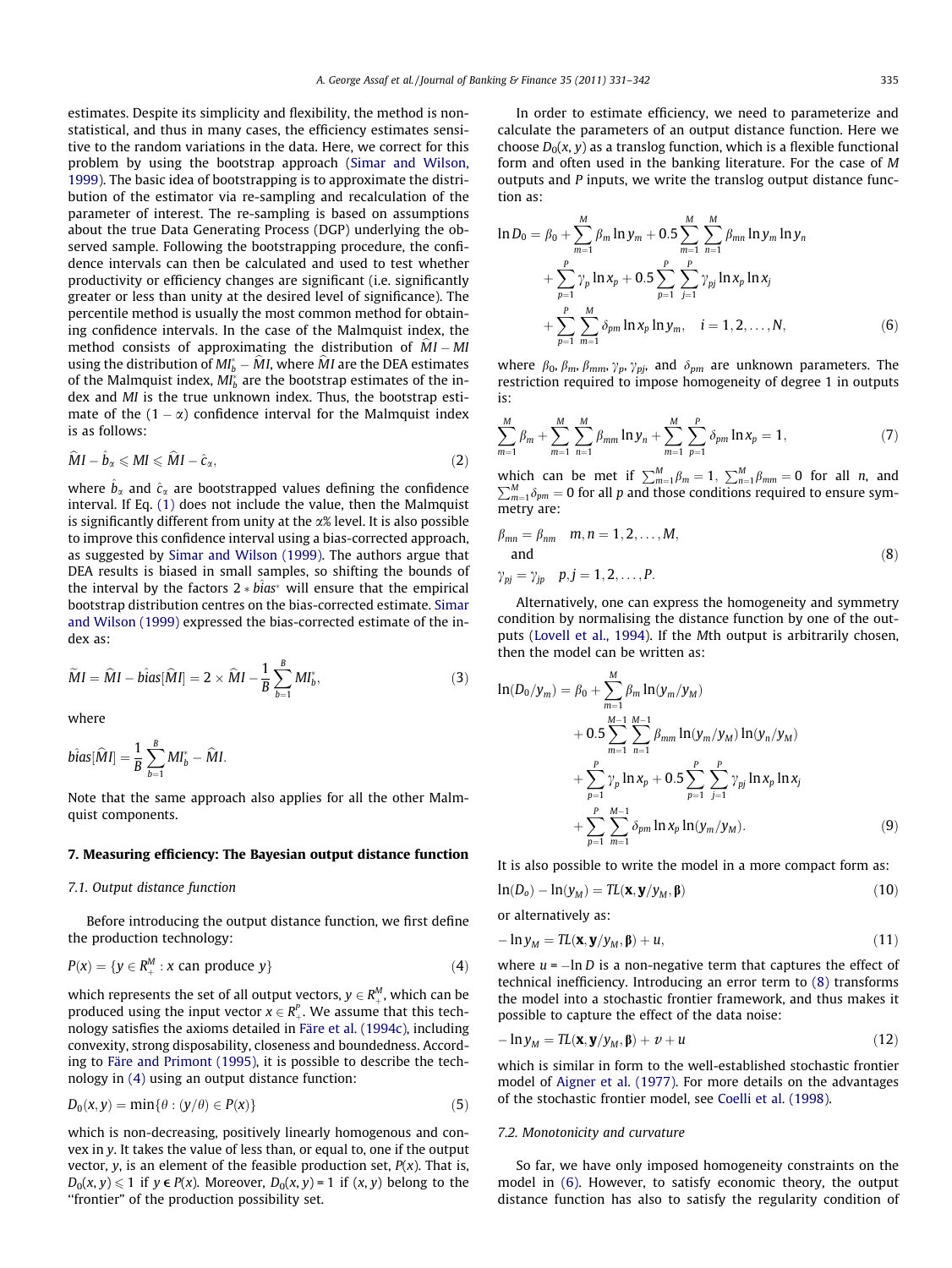<span id="page-5-0"></span>monotonicity and curvature. Monotonicity requires that  $D_0(x, y)$  is non-decreasing in x and non-decreasing in y, which can be written as:

$$
S_p \equiv \frac{\partial D_o(x, y)}{\partial x_p} \leqslant 0 \tag{13}
$$

and

$$
r_m \equiv \frac{\partial D_o(x, y)}{\partial y_m} \geqslant 0. \tag{14}
$$

Curvature, on the other hand, requires that the output distance function  $D_0(x, y)$  is quasi-convex in x and convex in y. The quasiconvexity in x can be achieved by ensuring that all the principal minors of the bordered Hessian matrix F, formed by the firstand second-order derivative of,  $D_0(x, y)$  are negative.

For convexity constraint, the function  $D_0(x, y)$  will be convex in y if, and only if, all the principal minors of the following Hessian matrix are non-negative:

$$
\mathbf{H} = \begin{bmatrix} h_{11} & h_{12} & \cdots & h_{1M} \\ h_{21} & h_{22} & \cdots & h_{2M} \\ \vdots & \vdots & \cdots & \vdots \\ h_{1M} & h_{2M} & \cdots & h_{MM} \end{bmatrix},
$$

where

$$
h_{mn} = \frac{\partial^2 D_0(x, y)}{\partial y_m \partial y_n}.
$$
\n(15)

For more details on this issue, see [Rao and Bhimasankaran](#page-10-0) [\(1992\) and O'Donnell and Coelli \(2005\).](#page-10-0)

#### 7.3. Bayesian estimation

The Bayesian approach is an attractive alternative to the use of sampling theory in the estimation of technical efficiency, as it can provide exact statistical inferences on the efficiency results and the parameters of the model. As we stated before, another reason for using the Bayesian estimation method relates to its capability of imposing the regularity conditions (i.e. the convexity/quasi-convexity and concavity/quasi-concavity properties) on the distance function.

To illustrate the Bayesian approach, we first write the stochastic frontier distance function in a simplified form as:

$$
\mathbf{q}_{it} = \mathbf{X}'_i \mathbf{\beta} + \mathbf{v}_i + u_i \mathbf{j}_T, \tag{16}
$$

where  ${\bf j}_{T}$  is a  $T\times 1$  unit vector,  ${\bf q}_{it}$  = ( $-\ln y_{Mi1},\ldots,$   $\ln y_{MiT}$ ),  ${\bf X}_{it}$  is a  $T\times$  (K + 1) vector containing the logarithms of the input variables and output ratios,  $\beta$  is a vector of parameters (including the intercept),  $\mathbf{v}_i = (v_{i1}, \ldots, v_{iT})$  are independent random variables with zero means and constant variance, and  $u_i$  is a non-negative term that captures the effect of technical inefficiency.

The Bayesian theorem requires choosing prior for the model parameters and specifying the likelihood of the model. Here we assume that  $\mathbf{v}_i$  is normally distributed, while  $u_i$ 's are drawn from exponential distributions<sup>1</sup> with a common unknown parameter  $\lambda$ . We also follow [Koop et al. \(1997\) and O'Donnell and Coelli \(2005\)](#page-10-0) and we adopt an independent prior for  $h\left( p(h)\propto h^{-1}\right)$  and the following prior for  $\beta$ :

$$
p(\beta) \propto I(\beta \in R_j),\tag{17}
$$

where  $I(\cdot)$  is an indicator function which takes the value of one if an argument is true and zero otherwise, and  $R_i$  is the set of permissible parameters for imposing both monotinicity and curvature<sup>2</sup>. For the remaining parameter,  $\lambda$  we impose the following proper prior:

$$
p(\lambda^{-1}) = f_G(\lambda^{-1}|1, -\ln(r^*)),\tag{18}
$$

where  $r^*$  is the prior median technical efficiency and is most commonly set at a value of 0.875 [\(Koop et al., 1997\)](#page-10-0).

The joint-prior pdf for the model as well as the likelihood function are expressed in [O'Donnell and Coelli \(2005\).](#page-10-0) The posterior corresponding to this prior is intractable and must be analyzed using simulation methods. In particular, a Gibbs sampler with data augmentation can be setup for this model (see [Koop et al., 1995,](#page-10-0) [1997; O'Donnell and Coelli, 2005\)](#page-10-0), involving the following conditional distributions:

$$
p(\lambda^{-1}|\mathbf{q}, \beta, h, \mathbf{u}) \propto f_G(\lambda^{-1}|N+1, \mathbf{u}'\mathbf{j}_N - \ln(\tau^*)),
$$
\n(19)

$$
p(h|\mathbf{q}, \mathbf{\beta}, \mathbf{u}, \lambda^{-1}) \propto f_G(h|NT/2, 0.5[\mathbf{q} - \mathbf{X}\mathbf{\beta} - (\mathbf{I}_N \otimes \mathbf{J}_T)\mathbf{u}'] [\mathbf{q} - \mathbf{X}\mathbf{\beta} - (\mathbf{I}_N \otimes \mathbf{J}_T)\mathbf{u}]),
$$
\n(20)

$$
p(\boldsymbol{\beta}|\mathbf{q},h,\mathbf{u},\lambda^{-1}) \propto f_N(\boldsymbol{\beta}|\mathbf{b},h^{-1}(\mathbf{X}'\mathbf{X})^{-1}) \times I(\boldsymbol{\beta} \in R_j),
$$
\n(21)

$$
p(\mathbf{u}|\mathbf{q}, \boldsymbol{\beta}, h, \lambda^{-1}) \propto f_N(\mathbf{u}|\bar{\mathbf{q}} - \overline{\mathbf{X}}\boldsymbol{\beta} - (Th\lambda)^{-1}\mathbf{j}_N, (Th)^{-1}\mathbf{I}_N \times \prod_{i=1}^N I(u_i \geq 0),
$$
\n(22)

where  $\mathbf{b} = (\mathbf{X}'\mathbf{X})^{-1}\mathbf{X}'[\mathbf{y} - (I_N \otimes \mathbf{j}_T)\mathbf{u}]$  is  $(K + 1) \times 1$ . Bayesian inferences are mainly derived using Gibbs sampling computational techniques, which involves taking sequential random draws from the above conditional distributions. It is simple to sample from the gamma distributions (19) and (20). However, sampling from the truncated multivariate normal distribution (21) can be accomplished using the simple accept–reject algorithm or the Metropolis–Hasting (M–H) algorithm. Here we follow [O'Donnell and Coelli](#page-10-0) [\(2005\) and Feng and Serletis \(2009\)](#page-10-0) and we adopt the Metropolis–Hasting (M–H). The usual criticism of the accept–reject algorithm is that it requires a large number of candidate draws before finding one that is acceptable.

#### 8. Empirical results and discussion

#### 8.1. Efficiency growth and productivity growth

[Table 3](#page-6-0) reports the average bootstrap estimates<sup>3</sup> of the changes in efficiency and productivity. We do not report the results of individual banks, but these can be obtained from the authors upon request. It was clear that out of 291 Shinkin banks, only 81 banks experienced an increase in productivity  $(MI > 1)$ , and 124 banks experienced an increase in efficiency. On average, neither efficiency nor productivity improved significantly, as evidenced from the confidence intervals of the average efficiency growth and productivity growth in [Table 3](#page-6-0). The degree of growth is significant if the confidence interval excludes unity. However, as in our case both intervals pass through unity, this leads to the conclusion that the growth in both efficiency and productivity was not significant over the period of study.

Based on the above, we accept [Hypothesis 1.](#page-3-0) This finding is probably due to our earlier discussion of the problems that still face Shinkin banks and affect their growth in efficiency and productivity. In particular, we mention here the high percentage of nonperforming loans, poor restructuring, management failings and the lack of market power. Previous studies identified these factors as potential sources of low productivity and efficiency in Japanese

 $1$  The exponential distribution is usually the most common in the Bayesian stochastic frontier framework, as it is a flexible distribution and results in robust estimates ([van de Broeck et al., 1995\)](#page-11-0).

<sup>&</sup>lt;sup>2</sup> For details on how to impose monotinicity and curvature, see Section 7.2.

<sup>&</sup>lt;sup>3</sup> We used the FEAR software by [Wilson \(2009\)](#page-11-0) to obtain the bootstrap estimates.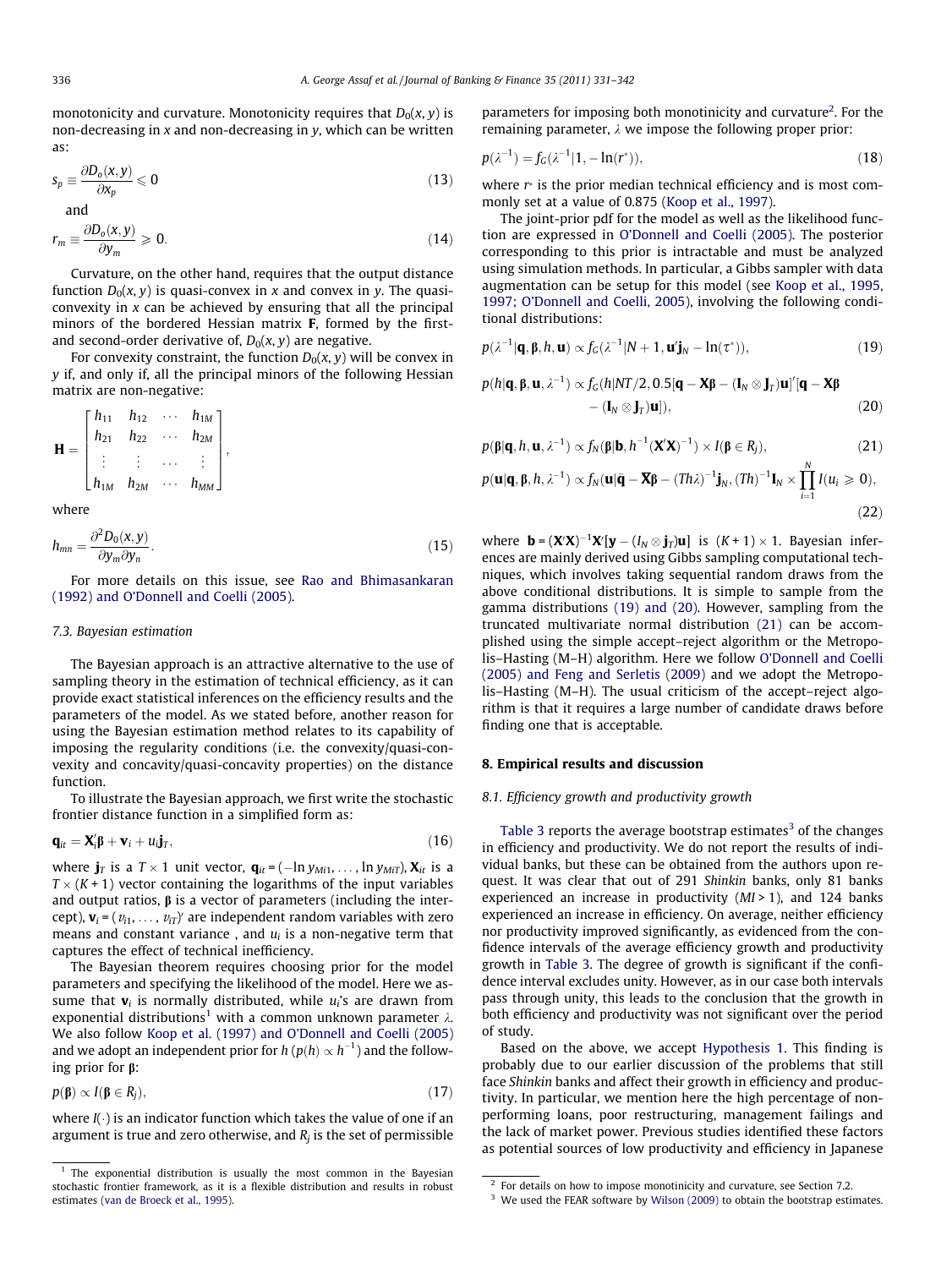<span id="page-6-0"></span>Table 3 Average productivity, efficiency and technical changes of Shinkin banks (2000–2006).

|         | EC                         | TC.                        | <b>TFP</b>                 |
|---------|----------------------------|----------------------------|----------------------------|
| Average | 1.0021<br>(0.8734, 1.0123) | 0.9951<br>(0.8351, 1.0152) | 1.0012<br>(0.9835, 1.0351) |
| Min.    | 0.9460                     | 0.9790                     | 0.9430                     |
| Max.    | 1.0490                     | 1.1310                     | 1.1310                     |

\*EC, efficiency change; TC, technical change; TFP, total productivity change. \*Numbers between parentheses represent the lower and upper bound of the confidence intervals.

and other international banks ([Fukuyama and Weber, 2008a,b\)](#page-10-0). The main positive trend during the period of this study was the financial support from the government to boost the consolidation process and establish some financial balance in the system. However, any significant increase in performance was not expected, as all the traditional problems in the Shinkin banking industry remained present. In addition, the consolidation process did not include appropriate restructuring by the government or the banks themselves. In accepting [Hypothesis 1](#page-3-0), we also support [Fukuyama](#page-10-0) [and Weber \(2009\)](#page-10-0) who have recently argued that low productivity is a common problem in Japanese financial institutions, particularly mutual financial institutions or regional banks, due to the slow adoption of new products and technologies in comparison to other developed financial institutions in Europe or USA.

To provide stronger macro implications of our results, we also report in Table 4 the average productivity and efficiency growth scores across the various prefectures in which the banks are located. Results indicate that over the period of this study, the average productivity across prefectures is below "1", which signifies a productivity decline. The least productive prefecture is Nagano, while the most productive prefecture is Mie. Similarly, with reference to efficiency, only seven of forty-seven prefectures have experienced a positive efficiency growth, while only three prefectures have achieved a positive technological growth. Further support to these results appears in [Table 5](#page-7-0), which presents the average productivity growth per annum. As is clear, the prefectures have mostly experienced an annual productivity regress, though not always at a significant level. There was also no clear improvement in productivity, as is evident from the consistent level of the average productivity from year to year. These results thus confirm again the above conclusion on individual banks that the Shinkin banks did not experience a significant increase in productivity and efficiency over the period of this study.

#### 8.2. Correlates of efficiency growth and productivity growth

As explained in Section [4](#page-2-0), we aim to provide here further explanation of the sources of efficiency and productivity growth variations at Shinkin banks. Specifically, we regress the Malmquist efficiency and productivity scores on the following variables: market share on deposit (MSD), number of branches, returns on assets (ROA), net interest margin (NIM), and concentration ratio of deposits for the five largest Shinkin banks. All these variables have an important impact on the growth in efficiency and productivity ([Fukuyama and Weber, 2008a,b, 2009\)](#page-10-0).

To estimate the regression, we use the bootstrapped truncated regression model of [Simar and Wilson \(2007\).](#page-11-0) The authors provided simulation evidence that the truncated regression model can lead to more accurate and consistent estimates than the Tobit regression model, traditionally used in most banking studies. [Table](#page-7-0) [6](#page-7-0) lists the results.

We see that all variables are statistically significant with the expected signs, apart from the coefficient of net interest margin,

#### Table 4

Productivity and efficiency growth per prefecture (2000–2006).

| No             | Prefecture | EC                            | TC                    | <b>TFP</b>                 |
|----------------|------------|-------------------------------|-----------------------|----------------------------|
| $\mathbf{1}$   | Hokkaido   | $1.0420$ **                   | 1.0178                | 1.0595                     |
| 2              | Aomori     | 1.0460*                       | $0.9554*$             | 0.9970                     |
| 3              | Akita      | $1.1267$ <sup>*</sup>         | 0.9423                | 1.0617                     |
| 4              | Yamagata   | 1.0194                        | 0.9252                | 0.9414                     |
| 5              | Iwate      | $0.9604^*$                    | 0.9619                | $0.9239$ <sup>*</sup>      |
| 6              | Miyagi     | 0.9810                        | 0.9342                | 0.9158                     |
| $\overline{7}$ | Fukushima  | 1.0075                        | 0.9710"               | 0.9778                     |
| 8              | Gunma      | 1.0199                        | $0.9677$ **           | 0.9866                     |
| 9              | Tochigi    | $0.9297**$                    | $0.9748$ **           | 0.9047                     |
| 10             | Ibaragi    | 0.8945                        | $0.9720$ **           | 0.8705                     |
| 11             | Saitama    | $0.9720$ $\ddot{\phantom{1}}$ | 0.9953                | $0.9658^*$                 |
| 12             | Chiba      | 0.9882                        | 0.9824                | $0.9700^*$                 |
| 13             | Kanagawa   | 0.9814                        | 0.9880                | 0.9691                     |
| 14             | Niigata    | 0.9711                        | 0.9547                | 0.9273                     |
| 15             | Yamanashi  | 0.9425                        | 0.9645                | $0.9097^{*}$               |
| 16             | Nagano     | $0.8900*$                     | 0.9900                | $0.8810*$                  |
| 17             | Tokyo      | 0.9904                        | $0.9741$ **           | 0.9648"                    |
| 18             | Toyama     | 0.9565                        | 1.0016                | $0.9580^{*}$               |
| 19             | Ishikawa   | 0.9856                        | $0.9492$ <sup>*</sup> | 0.9352                     |
| 20             | Fukui      | $0.9882$ $^{\circ}$           | 0.9816                | 0.9696                     |
| 21             | Shizuoka   | 0.9885                        | $0.9776$ <sup>*</sup> | 0.9666                     |
| 22             | Gifu       | 1.0001                        | 0.9864                | 0.9860"                    |
| 23             | Aichi      | 0.9954                        | 1.0065                | 1.0019                     |
| 24             | Mie        | $0.9720$ **                   | 1.1556                | 1.1270*                    |
| 25             | Shiga      | 1.0007                        | 0.9730                | 0.9743                     |
| 26             | Kyoto      | 0.9703                        | 1.0150                | 0.9847                     |
| 27             | Oosaka     | 0.9945                        | 0.9496                | $0.9450*$                  |
| 28             | Nara       | 0.9583                        | 1.0417                | 0.9983                     |
| 29             | Wakayama   | $0.9417$ <sup>*</sup>         | 1.0047                | 0.9450"                    |
| 30             | Hyogo      | 1.0072                        | 0.9916                | 0.9990                     |
| 31             | Tottori    | 0.9843                        | 0.9313"               | 0.9177                     |
| 32             | Shimane    | 1.0603                        | 0.9288                | $0.9850*$                  |
| 33             | Okayama    | $0.9689^{*}$                  | 0.9824                | 0.9519                     |
| 34             | Hiroshima  | 1.0013                        | 0.9683                | 0.9695                     |
| 35             | Yamaguchi  | $0.9861**$                    | $0.9503*$             | 0.9366                     |
| 36             | Tokushima  | $0.9730***$                   | 0.9225                | $0.8970$ *                 |
| 37             | Kagawa     | 0.9915                        | 1.0605                | 1.0520*                    |
| 38             | Ehime      | 0.9924                        | 0.9606                | 0.9512                     |
| 39             | Kochi      | 0.9960                        | 1.4035                | 1.4000                     |
| 40             | Fukuoka    | 0.9989                        | $0.9473$ <sup>*</sup> | $0.9464$ <sup>*</sup>      |
| 41             | Saga       | 0.9465                        | 0.9148                | 0.8658                     |
| 42             | Nagasaki   | 1.0100                        | $0.9080**$            | $0.9165^*$                 |
| 43             | Kumamoto   | $1.0138**$                    | 0.9123                | 0.9248                     |
| 44             | Ooita      | $0.9553$ **                   | $0.9230$ **           | 0.8827                     |
| 45             | Miyazaki   | 0.9994                        | 0.9542                | $0.9540*$                  |
| 46             | Kagoshima  | 1.0060                        | $0.9137$ **           | $0.9190**$                 |
| 47             | Okinawa    | $1.0100$ **                   | $0.9130$ **           | $0.9220$ $\hspace{-0.5mm}$ |

EC, efficiency change; TC, technical change; TFP, total productivity change. The change is significantly different from unity at the 5% level.

which has a negative sign. Thus, we accept [Hypothesis 2](#page-3-0) for all variables except the net interest margin. NIM is an indicator of the amount by which the interest earned on a bank's portfolio exceeds the interest paid on deposits or borrowed funds. Most often, NIM reflects asset productivity, since a high NIM is indicative of the effective use of earning assets and a sensible mix of interest-bearing liabilities. Probably, NIM is not highly influential in the case of Shinkin banks as they often utilize unnecessary deposits [\(Fukuy](#page-10-0)[ama and Weber, 2009](#page-10-0)).

Thus, the highly significant variables include market share on deposit (MSD), number of branches and returns on assets (ROA). The positive impact of market share and market concentration agree indirectly with the efficient structure hypothesis (ESH) that firms with superior production technology and/or managerial skills have lower costs and higher profits, which result in the acquisition of market share and an increase in concentration. Similarly, the number of branches is also indicative of the size and market power and thus, its positive impact is a priori expected. From the result, it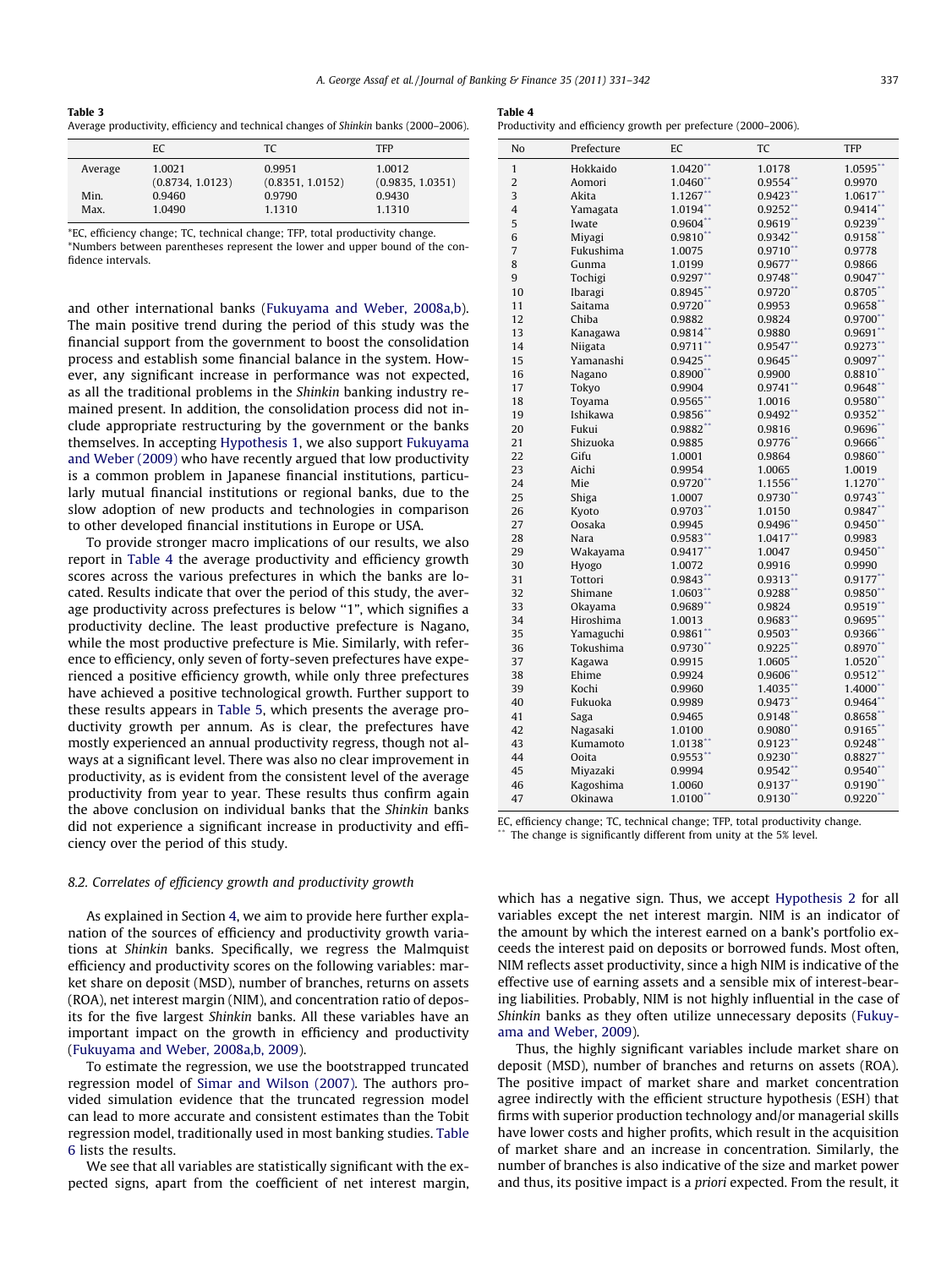#### <span id="page-7-0"></span>Table 5

Annual productivity growth per prefecture.

| No.            | Prefecture | 2000/01    | 2001/02    | 2002/03    | 2003/04    | 2004/05    | 2005/06    |
|----------------|------------|------------|------------|------------|------------|------------|------------|
| $\mathbf{1}$   | Hokkaido   | $0.9604**$ | $1.0318**$ | 1.0063     | 1.0206**   | 1.0024     | $1.0265**$ |
| 2              | Aomori     | $0.9604**$ | $1.0512**$ | 1.0200     | 1.0058     | $0.9616**$ | 1.0100     |
| 3              | Akita      | 0.9960     | 1.0497     | 1.0007     | 0.9877     | 1.0320     | 0.9963     |
| 4              | Yamagata   | $0.9610**$ | 1.0162     | 0.9896     | 0.9838     | 1.0018     | 0.9894     |
| 5              | Iwate      | $0.9593**$ | 1.0257     | 0.9796**   | 0.9857     | $0.9824**$ | 0.9886     |
| 6              | Miyagi     | $0.9244**$ | 1.0004     | 1.0056     | 1.0008     | 1.0010     | 0.9916     |
| $\overline{7}$ | Fukushima  | 0.9945     | 1.0261     | 0.9891     | 0.9974     | $0.9749**$ | 0.9984     |
| 8              | Gunma      | $0.9519**$ | 1.0010     | 0.9950     | 1.0158     | 1.0157     | 1.0093     |
| 9              | Tochigi    | $0.9132**$ | $0.9505**$ | 0.9838     | 1.0068     | 1.0193     | 1.0195     |
| 10             | Ibaragi    | $0.9735**$ | $0.9780**$ | $0.9680**$ | 0.9785**   | $0.9740**$ | 0.9820     |
| 11             | Saitama    | 0.9878     | 1.0145     | 0.9888     | 0.9818     | 0.9805     | 1.0240     |
| 12             | Chiba      | 0.9668**   | 1.0068     | 0.9876     | 1.0034     | $0.9720**$ | 1.0400**   |
| 13             | Kanagawa   | $0.9725**$ | 1.0159     | 0.9971     | 1.0083     | 0.9865     | 0.9926     |
| 14             | Niigata    | $0.9463**$ | $0.9785**$ | 0.9904     | 0.9973     | 1.0111     | 0.9979     |
| 15             | Yamanashi  | $0.9678**$ | $0.9817**$ | $0.9677**$ | $0.9835**$ | $0.9765**$ | 1.0163**   |
| 16             | Nagano     | 1.0030     | $0.9360**$ | 0.9660**   | 1.0050     | $0.9750**$ | 0.9787**   |
| 17             | Tokyo      | $0.9562**$ | 0.9992     | 1.0024     | 0.9890     | 0.9913     | 1.0192**   |
| 18             | Toyama     | 0.9820     | 1.0093     | 0.9975     | 0.9828     | 1.0030     | 0.9804     |
| 19             | Ishikawa   | 0.9706**   | 0.9970     | $0.9712**$ | 0.9994     | 0.9904     | 1.0064     |
| 20             | Fukui      | 0.9896     | 0.9948     | 1.0074     | 1.0056     | $0.9806**$ | 0.9930     |
| 21             | Shizuoka   | $0.9714**$ | 0.9912     | 1.0051     | 1.0009     | 0.9927     | 0.9964     |
| 22             | Gifu       | $0.9737**$ | 0.9970     | 0.9907     | 0.9941     | 1.0034     | 1.0224     |
| 23             | Aichi      | $0.9563**$ | 1.0292     | 1.0107     | 1.0017     | 0.9933     | 0.9991     |
| 24             | Mie        | 1.0344     | 1.0574**   | 0.9870     | 1.0108**   | 0.9826     | 1.0124     |
| 25             | Shiga      | $0.9667**$ | 1.0160     | 1.0120     | 0.9930     | 0.9807     | 0.9980     |
| 26             | Kyoto      | 0.9803     | $0.9760**$ | 0.9803     | 1.0063     | 1.0077     | $1.0370**$ |
| 27             | Oosaka     | $0.9693**$ | $0.9626**$ | $0.9767**$ | 1.0068     | 1.0052     | 1.0198     |
| 28             | Nara       | $0.9350**$ | 1.0047     | $0.9507**$ | 1.0337**   | 0.9877     | 1.0497**   |
| 29             | Wakayama   | $0.9257**$ | $0.9767**$ | 1.0093     | $0.9877**$ | 1.0327     | 1.0037     |
| 30             | Hyogo      | $0.9648**$ | 0.9959     | 1.0145     | 0.9975     | 0.9985     | $1.0222**$ |
| 31             | Tottori    | $0.9600**$ | $0.9707**$ | 1.0020     | 0.9977     | $0.9797**$ | 0.9960     |
| 32             | Shimane    | $0.9763**$ | 0.9890     | 1.0203     | 0.9880     | 1.0123     | $1.0118**$ |
| 33             | Okayama    | $0.9218**$ | 1.0175     | 0.9848     | $1.0274**$ | 0.9990     | 1.0024     |
| 34             | Hiroshima  | $0.9635**$ | $0.9835**$ | 1.0110     | 0.9978     | 1.0155     | 1.0095     |
| 35             | Yamaguchi  | $0.9583**$ | 1.0086     | 0.9913     | $0.9764**$ | 0.9689**   | $1.0251**$ |
| 36             | Tokushima  | $0.9500**$ | 0.9910     | $0.9555**$ | $1.0425**$ | $0.9775**$ | $0.9845**$ |
| 37             | Kagawa     | $0.9745**$ | 1.0145     | 1.0325**   | $1.0160**$ | 0.9735**   | 1.0075     |
| 38             | Ehime      | $0.9438**$ | 0.9946     | 1.0070     | 0.9868     | 1.0088     | 0.9950     |
| 39             | Kouchi     | 1.0380     | 1.0495     | 1.0855**   | $1.0350**$ | 1.0960**   | $1.0365**$ |
| 40             | Fukuoka    | $0.9374**$ | 1.0093     | $0.9789**$ | 1.0053     | 1.0008     | 1.0168**   |
| 41             | Saga       | $0.9633**$ | $0.9550**$ | 0.9930     | $0.9753**$ | $0.9800**$ | 0.9975     |
| 42             | Nagasaki   | 0.9890     | 1.0405     | 1.0060     | $0.9600**$ | $0.9675**$ | $0.9530**$ |
| 43             | Kumamoto   | $0.9488**$ | 1.0208     | 0.9773     | $0.9705**$ | 1.0025     | $1.0140**$ |
| 44             | Ooita      | $0.9443**$ | $0.9730**$ | $0.9643**$ | 0.9873     | 0.9917     | $1.0127**$ |
| 45             | Miyazaki   | $0.9426**$ | 1.0056     | 0.9838     | 1.0066     | 0.9896     | 1.0280**   |
| 46             | Kagoshima  | $0.9237**$ | 1.0063     | 0.9990     | $0.9677**$ | 1.0003     | $1.0287**$ |
| 47             | Okinawa    | $0.9720**$ | $0.9170**$ | $1.0190**$ | 1.0040     | $1.0330**$ | 1.0090     |
|                | Average    | $0.9643**$ | 1.0004     | 0.9949     | 0.9982     | 0.9960     | 1.0074     |

\*\* The change is significantly different from unity at the 5% level.

#### Table 6

Bootstrapped truncated regression model.

| Variable                                                                                  | Productivity growth                                                 |                                                                 |                                                                           | Efficiency growth                                                    |                                                                 |                                                                             |
|-------------------------------------------------------------------------------------------|---------------------------------------------------------------------|-----------------------------------------------------------------|---------------------------------------------------------------------------|----------------------------------------------------------------------|-----------------------------------------------------------------|-----------------------------------------------------------------------------|
|                                                                                           | Coefficient                                                         | Std. error                                                      | T-statistic                                                               | Coefficient                                                          | Std. error                                                      | T-statistic                                                                 |
| Constant<br><b>MSD</b><br>No. of branches<br><b>ROA</b><br><b>NIM</b><br>CRD <sub>5</sub> | $-0.6974$<br>0.905<br>$3.47E - 0.5$<br>.3092<br>$-0.0008$<br>3.1376 | 0.0999<br>0.3952<br>$1.40E - 0.5$<br>0.5011<br>0.0003<br>0.9991 | $-6.9810$ **<br>2.2900<br>2.4820<br>2.6127<br>$-2.6666$ **<br>$3.1404$ ** | $-0.3974$<br>0.625<br>$3.23E - 0.5$<br>1.2102<br>$-0.0006$<br>2.9232 | 0.0989<br>0.1952<br>$1.38E - 0.5$<br>0.5120<br>0.0002<br>0.8791 | $-4.0182$ **<br>$3.2018$ **<br>2.4820<br>2.3637<br>$-3.0012$ **<br>3.3252** |

MSD: market share on deposit, ROA: returns on assets, NIM: net interest margin, CRD5: concentration ratio of deposits for the five largest Shinkin banks.

\*\* Significant at the  $1\%$  level. Significant at the 5% level.

also seems that the business nature of Shinkin banks' is dependent on an extensive branch network.

Therefore, the above variables provide some explanation to the variation in efficiency growth and productivity growth between individual Shinkin banks. In other words, banks with better values in these variables seem to enjoy higher performance.

# 8.3. Efficiency estimation

Finally, we analyze the efficiency of Shinkin banks. In [Hypothe](#page-3-0)[sis 3](#page-3-0), we stated that one of the major weaknesses in the current literature is that the distance function used in previous studies on Shinkin banks or other international banking sectors suffers from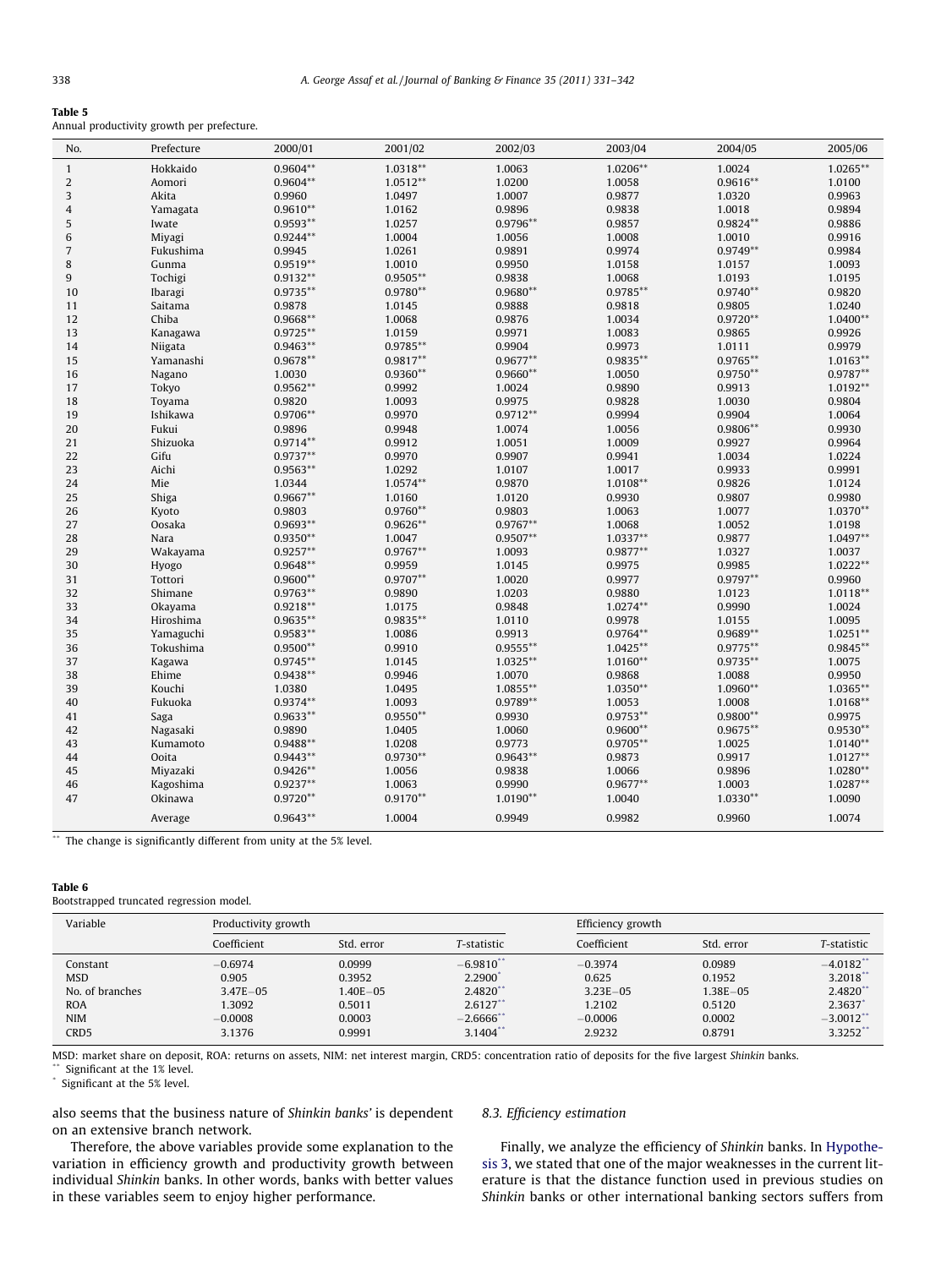the violations of the theoretical regularity conditions. Therefore, we also aim in this study to address this important gap by imposing the theoretical regularity conditions and verifying the consequence of violating those conditions.

In order to test [Hypothesis 3,](#page-3-0) we estimate two Bayesian models, one that is constrained (i.e. subject to theoretical regularity) and one without any constraints. We obtain the estimates by generating 60,000 observations, and then discarding the first 20,000 as a ''burn-in". We first perform regularity tests on the unconstrained model by checking the posterior mean of [\(13\) and \(14\)](#page-5-0) and the principal minors of F and H, for each of the 2037 observations in our sample. The results, summarized in Table 7, indicate that only one of the five monotonicity conditions are satisfied and that the curvature conditions are violated in all observations. These validate previous results obtained by [O'Donnell and Coelli \(2005\)](#page-10-0) [and Feng and Serletis \(2009\)](#page-10-0), and confirm that the unconstrained model does not meet the theoretical requirement.

Next, we estimate the constrained model by imposing those conditions explained in Section [7.2](#page-4-0). Again, Table 7 reports the monotonicity and curvature violations. As it is clear, with the constrained model all the regularity conditions are satisfied in all of the 2037 observations. Table 8 presents the parameter estimates of the model. Although the parameter estimates of the unconstrained model are not reported here, in general we found that the constrained model has smaller posterior standard deviations and narrower Bayesian credible intervals. This finding is in line with [Feng and Serletis \(2009\),and O'Donnell and Coelli \(2005\),](#page-10-0) who found that imposing the regularity constraints has the effect of reducing the variances of the estimated marginal pdfs.

#### Table 7

Regularity violations of the unconstrained model.

| Unconstrained model                                                                                            |                                                                    | Constrained model                                                                                              |                                                          |
|----------------------------------------------------------------------------------------------------------------|--------------------------------------------------------------------|----------------------------------------------------------------------------------------------------------------|----------------------------------------------------------|
| Monotonicity<br>conditions                                                                                     | <b>Violations</b><br>(%)                                           | Monotonicity<br>conditions                                                                                     | <b>Violations</b><br>(%)                                 |
| $s_1 \leq 0$<br>$s_2 \leq 0$<br>$s_3 \leq 0$<br>$r_1 \geqslant 0$<br>$r_2 \geqslant 0$<br>Curvature conditions | 20.23<br>15.63<br>0<br>5.23<br>1.12<br><b>Violations</b><br>$(\%)$ | $s_1 \leq 0$<br>$s_2 \leq 0$<br>$s_3 \leq 0$<br>$r_1 \geqslant 0$<br>$r_2 \geqslant 0$<br>Curvature conditions | 0<br>0<br>O<br>0<br>$\Omega$<br><b>Violations</b><br>(%) |
| The principal minors<br>of <b>F</b> are negative<br><b>H</b> is positive<br>semidefinite                       | 100<br>13.12                                                       | The principal minors<br>of <b>F</b> are negative<br><b>H</b> is positive<br>semidefinite                       | $\Omega$<br>0                                            |

| $\sim$<br>. .<br>$\sim$<br>. . |  |
|--------------------------------|--|
|--------------------------------|--|

| Posterior estimates of model parameters. |  |  |  |  |  |
|------------------------------------------|--|--|--|--|--|
|------------------------------------------|--|--|--|--|--|

| Parameters    | Mean      | <b>SD</b> |           | 90% Posterior coverage region |
|---------------|-----------|-----------|-----------|-------------------------------|
| $\beta_0$     | 0.1589    | 0.0111    | 0.1325    | 0.1923                        |
| $\beta_1$     | 0.7612    | 0.1811    | 0.5312    | 0.7855                        |
| $\beta_{11}$  | 0.1265    | 0.0135    | 0.1121    | 0.1632                        |
| $\gamma_1$    | $-0.1138$ | 0.0650    | $-0.1232$ | 0.0521                        |
| $\gamma_2$    | $-0.4145$ | 0.0876    | $-0.6321$ | $-0.3321$                     |
| $\gamma_3$    | $-1.3489$ | 0.5880    | $-1.5200$ | $-1.2831$                     |
| $\gamma_{11}$ | 0.2183    | 0.1640    | $-0.0121$ | 0.2231                        |
| $\gamma_{12}$ | $-1.1836$ | 0.1402    | $-1.2321$ | $-1.1532$                     |
| $\gamma_{13}$ | $-1.3371$ | 0.1923    | $-1.6550$ | $-1.2832$                     |
| $\gamma_{22}$ | 0.7985    | 0.3321    | 0.5328    | 0.8950                        |
| $\gamma_{23}$ | $-0.8617$ | 0.0612    | $-0.9923$ | $-0.5110$                     |
| $\gamma_{33}$ | 0.8249    | 0.2912    | 0.6621    | 0.9533                        |
| $\delta_{11}$ | 0.0636    | 0.2317    | $-0.1250$ | 0.1123                        |
| $\delta_{21}$ | $-0.1346$ | 0.0232    | $-0.1621$ | $-0.1191$                     |
| $\delta_{31}$ | 0.0955    | 0.0216    | 0.0220    | 0.1321                        |
|               |           |           |           |                               |

Thus, after confirming that the unconstrained model violates the monotonicity and curvature, we also investigate whether a failure to impose the theoretical regularity conditions will also have a significant impact on the efficiency of Shinkin banks. We test first the ranking of efficiency, by calculating the Spearman rank order correlation between the constrained and unconstrained models. If the Spearman rank order correlation is equal to " $-1$ ", then there is a perfect negative correction, if it is equal to "1", there is a perfect positive correlation and if it is equal to "0", there is no correlation. In line with [Feng and Serletis \(2009\),](#page-10-0) we also bootstrap the Spearman rank order correlation in order to determine whether the correlation coefficient is significantly different from one at the 1% level. Table 9 reports the results.

As is clear, the Spearman rank order correlation is significantly different from one for all years in the sample, since the confidence intervals do not go through unity. This indicates that the ranking of efficiency of Shinkin banks is significantly different between the constrained and unconstrained models. In what follows we also investigate the impact of imposing theoretical conditions on the average efficiency of Shinkin banks. Table 10 reports the results. We confirm from the 5% and 95% percentile that there is a significant difference in efficiency between the constrained and unconstrained models. Furthermore, the average efficiency from the unconstrained model is always less than the constrained model, which is not surprising given the restrictions imposed on the production technology set ([O'Donnell and Coelli, 2005](#page-10-0)).

Thus, based on all the above, we support [Hypothesis 3](#page-3-0) that the average efficiency and efficiency ranking of Shinkin banks derived from the constrained and unconstrained distance frontier models is significantly different. Since we also proved that the unconstrained model violates the theoretical regularity, we report in [Ta](#page-9-0)[ble 11](#page-9-0) the average efficiency results obtained from the constrained model. As is shown, the average efficiency scores of Shinkin banks have remained almost consistent over the period of study, with very minor changes. The average efficiency score of all Shinkin banks between 2000 and 2006 is 86.05%, ranging from a minimum of 80.73% to a maximum 90.11%.

This homogeneity in efficiency provides further support to the Malmquist results, which found that the efficiency did not grow significantly over the period of this study. In [Table 12,](#page-9-0) we report the efficiency scores across the different prefectures. The average technical efficiency for all prefectures is 87.02%. We found that fifteen out of forty-seven prefectures have an efficiency score lower

| Table 9                          |  |
|----------------------------------|--|
| Spearman rank order correlation. |  |

| Year | Coefficient | Confidence interval |
|------|-------------|---------------------|
| 2000 | 0.8732      | (0.7679, 0.9232)    |
| 2001 | 0.8821      | (0.7721, 0.9311)    |
| 2002 | 0.8321      | (0.7311, 0.8911)    |
| 2003 | 0.9132      | (0.7829, 0.9433)    |
| 2004 | 0.8763      | (0.7932, 0.9111)    |
| 2005 | 0.9352      | (0.8211, 0.9512)    |
| 2006 | 0.9432      | (0.8432, 0.9732)    |

#### Table 10

Average efficiency difference between the constrained and unconstrained models.

| Year | Average efficiency difference | 5% and 95% Percentile |
|------|-------------------------------|-----------------------|
| 2000 | $-0.0832$                     | $(-0.0942, -0.0621)$  |
| 2001 | $-0.0321$                     | $(-0.4522, -0.0211)$  |
| 2002 | $-0.0411$                     | $(-0.0355, -0.0311)$  |
| 2003 | $-0.0532$                     | $(-0.0681, -0.0475)$  |
| 2004 | $-0.0622$                     | $(-0.0713, -0.0511)$  |
| 2005 | $-0.0555$                     | $(-0.0611, -0.0432)$  |
| 2006 | $-0.0561$                     | $(-0.0601, -0.0411)$  |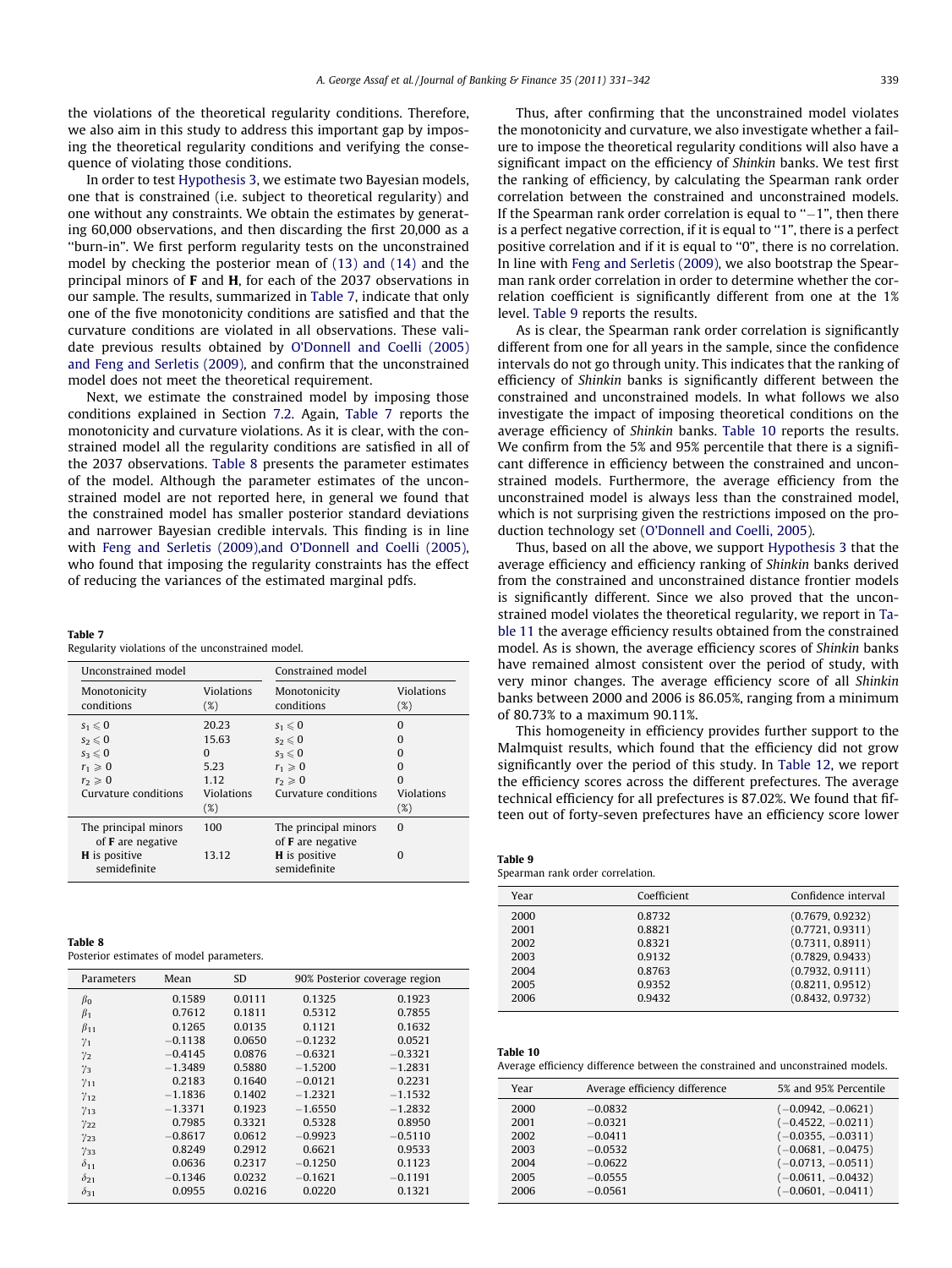<span id="page-9-0"></span>Table 11 Annual efficiency scores of Shinkin banks.

| Year | Average efficiency |
|------|--------------------|
| 2000 | 0.8632             |
| 2001 | 0.8721             |
| 2002 | 0.8771             |
| 2003 | 0.8632             |
| 2004 | 0.8532             |
| 2005 | 0.8432             |
| 2006 | 0.8521             |
|      |                    |

than the average score. The standard deviation across the analyzed prefectures is again small, confirming the previous finding by [Fukuyama and Weber \(2009\)](#page-10-0) that most prefectures operate under a homogenous level of performance. Finally, whilst the results are not reported here, we confirmed that the efficiency of prefectures similarly did not improve significantly over the period of study, thus again providing further support to [Hypothesis 3.](#page-3-0)

| Table 12                                           |  |
|----------------------------------------------------|--|
| Average efficiency scores by prefecture 2000–2006. |  |

| No.            | Prefectures | Average efficiency | <b>SD</b> | 90% Posterior coverage<br>region |        |
|----------------|-------------|--------------------|-----------|----------------------------------|--------|
| $\mathbf{1}$   | Hokkaido    | 0.8840             | 0.0191    | 0.7698                           | 0.9213 |
| $\overline{2}$ | Aomori      | 0.9089             | 0.0192    | 0.7734                           | 0.9295 |
| 3              | Akita       | 0.8731             | 0.0193    | 0.7977                           | 0.9510 |
| $\overline{4}$ | Yamagata    | 0.8591             | 0.0195    | 0.7820                           | 0.9453 |
| 5              | Iwate       | 0.8803             | 0.0199    | 0.8051                           | 0.9621 |
| 6              | Miyagi      | 0.8762             | 0.0195    | 0.8030                           | 0.9515 |
| $\overline{7}$ | Fukushima   | 0.8840             | 0.0200    | 0.8000                           | 0.9616 |
| 8              | Gunma       | 0.9195             | 0.0194    | 0.7870                           | 0.9523 |
| 9              | Tochigi     | 0.8997             | 0.0198    | 0.8201                           | 0.9758 |
| 10             | Ibaragi     | 0.8644             | 0.0196    | 0.8313                           | 0.9739 |
| 11             | Saitama     | 0.8853             | 0.0199    | 0.8051                           | 0.9609 |
| 12             | Chiba       | 0.8846             | 0.0194    | 0.8034                           | 0.9595 |
| 13             | Kanagawa    | 0.8669             | 0.0195    | 0.7890                           | 0.9509 |
| 14             | Niigata     | 0.8796             | 0.0200    | 0.8039                           | 0.9649 |
| 15             | Yamanashi   | 0.8773             | 0.0198    | 0.8033                           | 0.9606 |
| 16             | Nagano      | 0.8325             | 0.0203    | 0.8604                           | 0.9999 |
| 17             | Tokyo       | 0.8836             | 0.0197    | 0.8067                           | 0.9619 |
| 18             | Toyama      | 0.6904             | 0.0202    | 0.8126                           | 0.9694 |
| 19             | Ishikawa    | 0.8837             | 0.0202    | 0.8079                           | 0.9641 |
| 20             | Fukui       | 0.8629             | 0.0198    | 0.7870                           | 0.9426 |
| 21             | Shizuoka    | 0.8958             | 0.0199    | 0.8160                           | 0.9756 |
| 22             | Gifu        | 0.8784             | 0.0198    | 0.7930                           | 0.9561 |
| 23             | Aichi       | 0.8786             | 0.0199    | 0.7974                           | 0.9634 |
| 24             | Mie         | 0.8598             | 0.0195    | 0.7839                           | 0.9451 |
| 25             | Shiga       | 0.8865             | 0.0191    | 0.7823                           | 0.9450 |
| 26             | Kyoto       | 0.8885             | 0.0205    | 0.8137                           | 0.9730 |
| 27             | Oosaka      | 0.8977             | 0.0202    | 0.8220                           | 0.9719 |
| 28             | Nara        | 0.9157             | 0.0200    | 0.8299                           | 0.9869 |
| 29             | Wakayama    | 0.8446             | 0.0198    | 0.7729                           | 0.9266 |
| 30             | Hyogo       | 0.8961             | 0.0198    | 0.7959                           | 0.9548 |
| 31             | Tottori     | 0.8860             | 0.0200    | 0.8147                           | 0.9688 |
| 32             | Shimane     | 0.8672             | 0.0202    | 0.7772                           | 0.9464 |
| 33             | Okayama     | 0.8797             | 0.0202    | 0.8006                           | 0.9572 |
| 34             | Hiroshima   | 0.9112             | 0.0208    | 0.8255                           | 0.9891 |
| 35             | Yamaguchi   | 0.8889             | 0.0200    | 0.8070                           | 0.9600 |
| 36             | Tokushima   | 0.8396             | 0.0184    | 0.7694                           | 0.9264 |
| 37             | Kagawa      | 0.8394             | 0.0191    | 0.7744                           | 0.9334 |
| 38             | Ehime       | 0.8542             | 0.0194    | 0.7847                           | 0.9470 |
| 39             | Kochi       | 0.8867             | 0.0203    | 0.8118                           | 0.9688 |
| 40             | Fukuoka     | 0.8758             | 0.0202    | 0.7999                           | 0.9628 |
| 41             | Saga        | 0.8599             | 0.0198    | 0.7738                           | 0.9389 |
| 42             | Nagasaki    | 0.8583             | 0.0196    | 0.7791                           | 0.9332 |
| 43             | Kumamoto    | 0.8655             | 0.0198    | 0.7832                           | 0.9420 |
| 44             | Ooita       | 0.8951             | 0.0209    | 0.8210                           | 0.9768 |
| 45             | Miyazaki    | 0.8910             | 0.0203    | 0.8066                           | 0.9767 |
| 46             | Kagoshima   | 0.9171             | 0.0195    | 0.8044                           | 0.9491 |
| 47             | Okinawa     | 0.8798             | 0.0215    | 0.7940                           | 0.9938 |
|                |             |                    |           |                                  |        |

## 9. Concluding remarks

The present paper provides new evidence on the performance of Shinkin banks and the various prefectures in Japan, using more robust and innovative methodologies. We base the analysis on three interesting hypotheses that address important research gaps in the extant literature.

Firstly, we accept the first hypothesis that the efficiency growth and productivity growth of Shinkin banks have not improved significantly over the analyzed period (2000–2006). We test this hypothesis with the bootstrapped Malmquist index, which provides statistical properties and confidence intervals of the degree of efficiency growth and productivity growth. We argue that this finding is most probably due to the traditional problems that still face Shinkin banks and affect their efficiency and productivity, which include factors such as the high percentage of non-performing loans, poor restructuring, management failings and the lack of market power. In addition, we highlight that the consolidation process during the analyzed period was not accompanied by appropriate restructuring from the government or the banks themselves.

In line with [Hypothesis 2,](#page-3-0) we also introduce to the analysis several variables to explain further the sources of efficiency growth and productivity growth variations at Shinkin banks. Specifically, we regress the efficiency and productivity scores on the following variables: market share on deposit (MSD), number of branches, returns on assets (ROA), net interest margin (NIM) and concentration ratio of deposits for the five largest Shinkin banks. We demonstrate from the results that apart from NIM, all the other variables are important contributors to the efficiency growth and productivity growth of Shinkin banks.

In the last step, we apply the Bayesian distance frontier approach to provide efficiency measures of Shinkin banks. In line with [Hypothesis 3](#page-3-0), we aimed to verify whether ignoring the theoretical regularity conditions on the distance function could have a significant impact on the efficiency results. This interesting hypothesis could also serve efficiency studies outside the Shinkin banking context, particularly as the theoretical regularity conditions have been widely ignored in the literature. Our results confirm that these theoretical regularity conditions are highly essential, since a failure to impose them led to a significant difference in the efficiency results. This finding should thus set the stage for a more generalized use of the distance function in the banking literature. With regard to the efficiency of Shinkin banks, we show that the average efficiency scores of Shinkin banks remained practically consistent over the period of study, with minor changes. This provides further support to the Malmquist results, which indicate that the efficiency growth did not increase significantly over the period of this study.

Different policies also emerge from the study. First, we show that the efficiency growth and productivity growth of Shinkin banks have not improved significantly, and thus, aggressive policies are required to foster higher performance improvement at these banks. The correlates of efficiency growth and productivity growth analyzed in this study also relate to policy formulation. The negative impact of NIM might be because Shinkin banks with high margins generally utilize unnecessarily many deposits (and labour and capital) to produce too few loans and securities investments. [Fukuyama and Weber \(2005, 2009\)](#page-10-0) also provided evidence that the ''cooperative nature of these banks allows managers to engage in expense-preference behavior. Higher net interest margins might thus offer sufficient cushion to allow managers to indulge in such behavior, rather than pursue efficiency with greater effort". Thus, as NIM has a significant negative impact on both the efficiency growth and productivity growth of Shinkin banks, policymakers should focus on controlling the impact of high NIM. Future policies should also strengthen the return on assets, since it con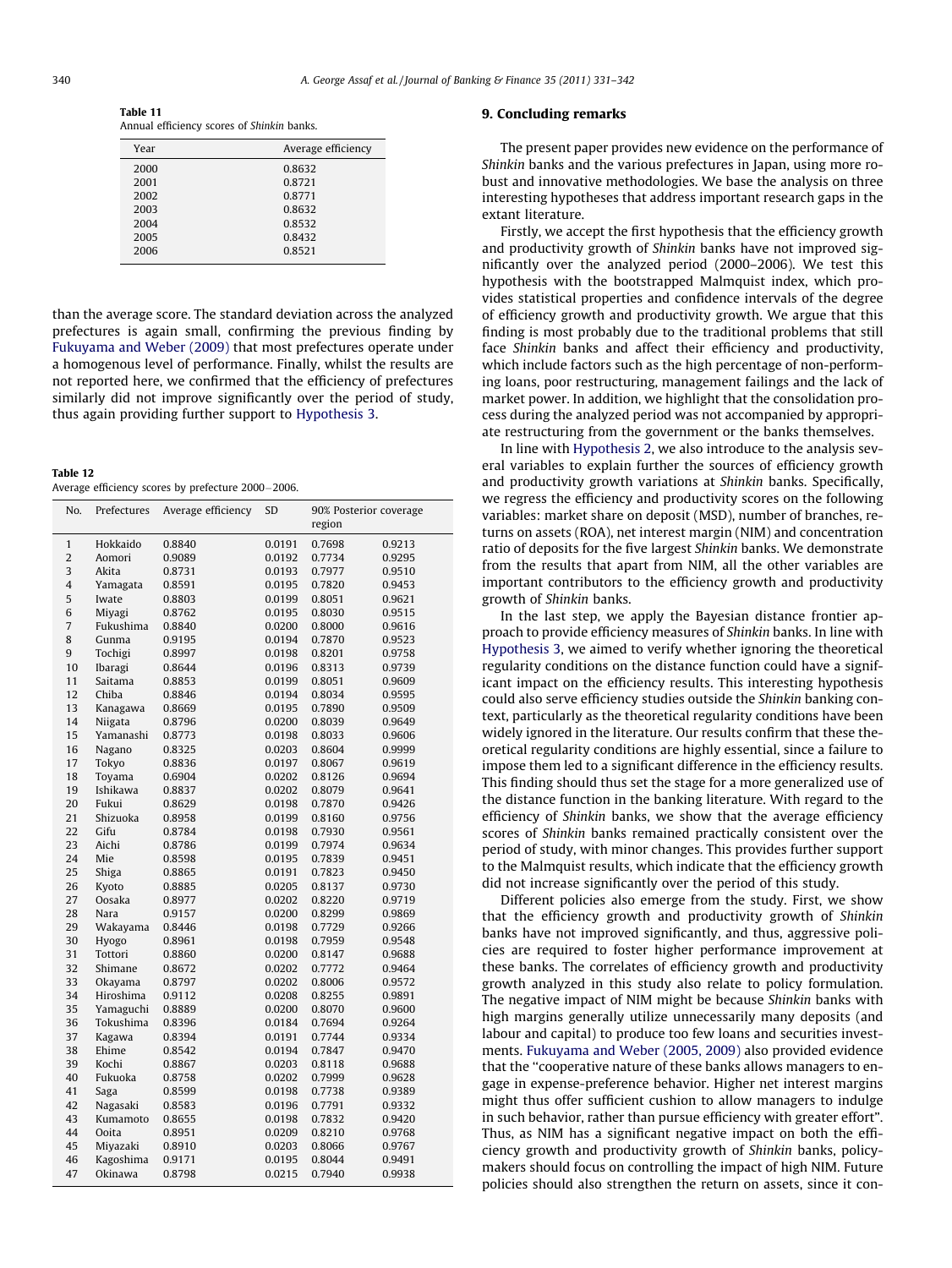<span id="page-10-0"></span>tributes to higher performance. Finally, the results indicate that larger size contributes to better performance at Shinkin banks. Specifically, banks with higher market share, wider branch network, and higher concentration appear to be more efficient and productive. Thus, these factors might also need to be part of the policy agenda of Shinkin banks, particularly those banks that do not have high and competitive values on these factors.

#### Appendix A. The Malmquist Productivity Index

Following Färeet al. (1994c), the index can be calculated between two periods  $t$  and  $t + 1$  as the geometric mean of the  $t$  and  $t + 1$  indices:

$$
MI^{t,t+1} = \left[ \frac{D_0^t(x^{t+1}, y^{t+1})}{D_0^t(x^t, y^t)} \frac{D_0^{t+1}(x^{t+1}, y^{t+1})}{D_0^{t+1}(x^t, y^t)} \right]^{1/2},
$$
\n(A.1)

where  $D_0^t(x^{t+1}, y^{t+1})$  represents the distance from the period  $t + 1$ observation to the period t technology. Improvements of productivity over time are signalled when  $\mathit{MI}^{t,t+1}_{0}$  is larger than one, where decreases in productivity are signalled when  $MI_0^{t,t+1}$  is less than one. The index in (A.1) can also be further decomposed into two components: efficiency change and technological change, as:

$$
MI^{t,t+1} = \underbrace{\frac{D_0^{t+1}(x^{t+1}, y^{t+1})}{D_0^{t}(x^t, y^t)} \underbrace{\left[\frac{D_0^{t}(x^{t+1}, y^{t+1})}{D_0^{t+1}(x^{t+1}, y^{t+1})} \frac{D_0^{t}(x^t, y^t)}{D_0^{t+1}(x^t, y^t)}\right]^{1/2}}_{\text{Ffficiency change}}, \tag{A.2}
$$

where the first component in the above represents the efficiency change (i.e. change in the bank location relative to the technology between the two periods) and the second component represents the technological change (i.e. change in technology location between the two periods).

As indicated in (A.2), the estimation of the Malmquist index and its components requires the estimation of four distance functions:  $D_0^t(x^t, y^t)$ ,  $D_0^{t+1}(x^{t+1}, y^{t+1})$ ,  $D_0^t(x^{t+1}, y^{t+1})$  and  $D_0^{t+1}(x^t, y^t)$ . DEA is the common method used in the literature to estimate these distance functions. The method was illustrated in (A.3) and can be expressed in the case of  $D_0^t(x^t, y^t)$ , for example, as:

$$
[D_o^t(x_i^t, y_i^t)]^{-1} = \max \theta
$$
  
s.t.  $\theta y_{im}^t \le \sum_{k=1}^L \lambda_k^t y_{mk}^t, \quad m = 1, ..., M,$   

$$
\sum_{k=1}^L \lambda_j^t x_{kp}^t \le x_{ip}^t, \quad p = 1, ..., P,
$$
  
 $\lambda_i^t \ge 0, \quad i = 1 ..., L,$  (A.3)

where  $\mathbf{x}_i^t = (x_{i1}^t, \dots x_{ip}^t, \dots, x_{ip}^t)' \in \mathbb{R}_+^{\mathbb{P}}$  and  $\mathbf{y}_i^t = (y_{i1}^t, \dots, y_{im}^t, \dots,$  ${\mathcal Y}^{t}_{\text{IM}})^\prime \in {\mathbb R}^{\mathbb M}_+$  are the input and output vectors corresponding to bank  $i, i = 1, \ldots, L$ , in period  $t$ , respectively. The distance function  $D_o^{t+1}(y^{t+1},x^{t+1})$  can also be computed in similar fashion by substituting  $t + 1$  for t. Finally,  $D_0^t(x^{t+1}, y^{t+1})$  can be computed as follows:

$$
[D_0^t(x_i^{t+1}, y_i^{t+1})]^{-1} = \max \theta
$$
  
s.t.  $\theta y_{im}^{t+1} \le \sum_{k=1}^L \lambda_k^t y_{mk}^t, \quad m = 1, ..., M,$   

$$
\sum_{k=1}^L \lambda_j^t x_{kp}^t \le x_{ip}^{t+1}, \quad p = 1 ..., P,
$$
  
 $\lambda_i^t \ge 0, \quad i = 1 ..., L.$  (A.4)

Note that  $D_o^{t+1}(x_i^t, y_i^t)$  can be computed in similar fashion by substituting  $t + 1$  for  $t$ . For more detail on the Malmquist index, see Coelli et al. (1998).

#### References

- Aigner, D.J., Lovell, C.A.K., Shmidt, P., 1977. Formulation and estimation of stochastic frontier production models. Journal of Econometrics 6, 21–37.
- Berger, A.N., Humphrey, D.B., 1997. Efficiency of financial institutions: International survey and directions for future research. European Journal of Operations Research 98, 175–212.
- Berger, A.N., Leusner, J.H., Mingo, J.J., 1997. The efficiency of bank branches. Journal of Monetary Economics 40, 141–162.
- Berger, A.N., Hasan, I., Zhou, M., 2009. Bank ownership and efficiency in China: What will happen in the world's largest nation? Journal of Banking and Finance 33, 113–130.
- Coelli, T., PrasadaRao, D.S., Battese, G.E., 1998. An Introduction to Efficiency and Productivity Analysis. Kluwer, Boston.
- De Jonghe, O., Vander, R.V., 2008. Competition versus efficiency: What drives franchise values in European banking. Journal of Banking and Finance 32, 1820–1835.
- Drake, L., Hall, M., 2003. Efficiency in Japanese banking: An empirical analysis. Journal of Banking and Finance 27, 891–917.
- Drake, L., Hall, M., Simper, R., 2009. Bank modelling methodologies: A comparative non-parametric analysis of efficiency in the Japanese banking sector. Journal of International Financial Markets Institutions and Money 19, 1–15.
- Färe, R., Grosskopf, S., Lindgren, B., Roos, P., 1994a. Productivity developments in Swedish hospitals: A Malmquist output index approach. In: Charnes, A., Cooper, W.W., Lewin, A.Y., Seiford, L.M. (Eds.), Data Envelopment Analysis: Theory, Methodology, and Applications. Kluwer, Boston.
- Färe, R., Grosskopf, S., Norris, M., Zang, Z., 1994b. Productivity growth, technical progress, and efficiency change in industrialized countries. American Economic Review 84, 66–83.
- Färe, R., Grosskopf, S., Lovell, C.A.K., 1994c. Production Frontiers. Cambridge University Press, Cambridge.
- Färe, R., Primont, D., 1995. Multi-Output Production and Duality: Theory and Applications. Kluwer, Boston.
- Feng, G., Serletis, A., 2009. Efficiency, technical change, and returns to scale in large US banks: Panel data evidence from an output distance function satisfying theoretical regularity. Journal of Banking and Finance 34, 127–138.
- Fukuyama, H., 1996. Returns to scale and efficiency of credit associations in Japan: A non parametric frontier approach. Japan and the World Economy 8, 259–277.
- Fukuyama, H., Guerra, R., Weber, W.L., 1999. Efficiency and ownership: Evidence from Japanese credit cooperatives. Journal of Economics and Business 51, 473–487.
- Fukuyama, H., Weber, W.L., 2005. Estimating output gains by means of Luenberger efficiency measures. European Journal of Operational Research 164, 535–547.
- Fukuyama, H., Weber, W.L., 2008a. Estimating inefficiency, technological change and shadow prices of problem loans for regional banks and Shinkin banks in Japan. The Open Management Journal 1, 1–11.
- Fukuyama, H., Weber, W.L., 2008b. Japanese banking inefficiency and shadow pricing. Mathematical and Computer Modelling 48, 1854–1867.
- Fukuyama, H., Weber, W.L., 2009. A directional slacks-based measure of technical inefficiency. Socio-Economic Planning Sciences 43, 274–287.
- Geweke, J., 1986. Exact inferences in the inequality constrained normal linear regression model. Journal of Applied Econometrics 1, 127–141.
- Hirtle, B., 2007. The impact of network size on bank branch performance. Journal of Banking and Finance 31, 3782–3805.
- Hosono, K., Sakai, K., Tsuru, K., 2006. Consolidation of Cooperative Banks (Shinkin) in Japan: Motives and Consequences. Discussion Paper, Research Institute of Economy, Trade and Industry (RIETI).
- Ito, T., Harada, K., 2004. Bank fragility in Japan, 1995–2003. Working Paper, CESifo. Kauko, K., 2009. Managers and efficiency in banking. Journal of Banking and Finance 33, 546–556.
- Koop, G., Steel, M., Osiewalski, J., 1995. Posterior analysis of stochastic frontier models using Gibbs sampling. Computational Statistics 10, 353–373.
- Koop, G., Osiewalski, J., Steel, M., 1997. Bayesian efficiency analysis through individual effects: Hospital cost frontiers. Journal of Econometrics 76, 77–105.
- Lensink, R., Meesters, A., Naaborg, I., 2008. Bank efficiency and foreign ownership: Do good institutions matter? Journal of Banking and Finance 32, 834–844.
- Lovell, C.A.K., Richardson, S., Travers, P., Wood, L.L., 1994. Resources and functionings: A new view of inequality in Australia. In: Eichhorn, W. (Ed.), Models and Measurement of Welfare and Inequality. Springer-Verlag Press, Berlin.
- O'Donnell, C., Coelli, T., 2005. A Bayesian approach to imposing curvature on distance functions. Journal of Econometrics 126, 492–523.
- Ohashi, K., Singh, M., 2004. Japan's Distressed Debt Market. Working Paper, International Monetary Fund, Washington, DC.
- Park, K.H., Weber, W.L., 2006. Profitability of Korean banks: Test of market structure versus efficient structure. Journal of Economics and Business 58, 222–239.
- Poirier, D.J., 1995. Intermediate Statistics and Econometrics: A Comparative Approach. The MIT Press, Cambridge, MA.
- Portela, M.C.A.S., Thanassoulis, E., 2010. Malmquist-type indices in the presence of negative data: An application to bank branches. Journal of Banking and Finance 34, 1472–1483.
- Rao, A.R., Bhimasankaran, P., 1992. Linear Algebra. McGraw Hill, New Delhi.
- Satake, M., Tsutsui, Y., 2002. Shinkin banks in Kyoto: Analysis based on the efficient structure hypothesis. In: Yuno, T. (Ed.), Regional Finance: A Case of Kyoto. Nippon Hyoron Sha, Tokyo.